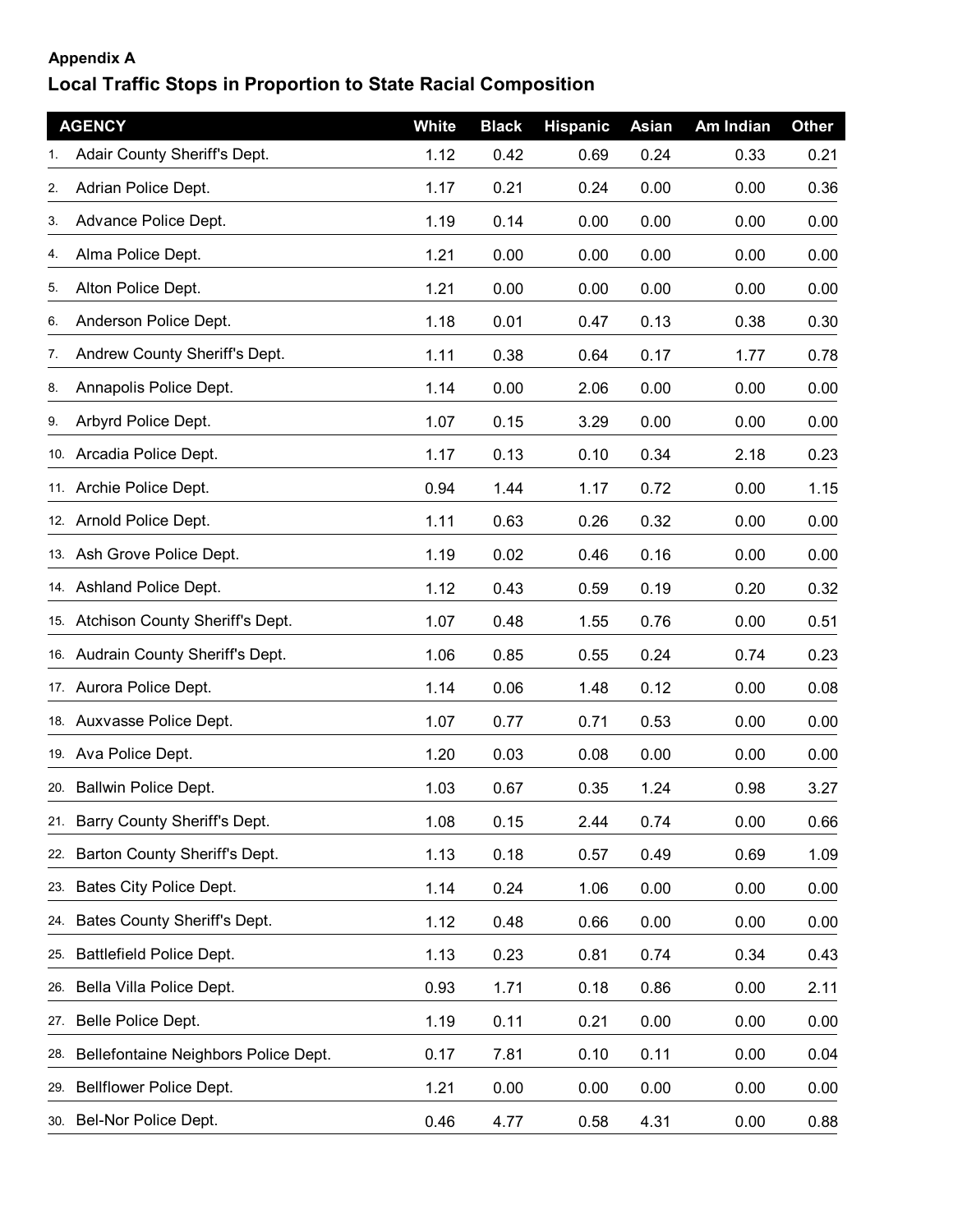| <b>AGENCY</b>                           | White | <b>Black</b> | <b>Hispanic</b> | <b>Asian</b> | Am Indian | <b>Other</b> |
|-----------------------------------------|-------|--------------|-----------------|--------------|-----------|--------------|
| 31. Bel-Ridge Police Dept.              | 0.28  | 6.82         | 0.25            | 0.67         | 0.00      | 0.76         |
| Belton Police Dept.<br>32.              | 0.98  | 1.22         | 1.50            | 0.27         | 0.08      | 0.48         |
| Benton County Sheriff's Dept.<br>33.    | 1.18  | 0.08         | 0.48            | 0.13         | 0.00      | 0.08         |
| Benton Police Dept.<br>34.              | 1.15  | 0.41         | 0.18            | 0.00         | 0.00      | 0.00         |
| Berger Police Dept.<br>35.              | 1.21  | 0.00         | 0.00            | 0.00         | 0.00      | 0.00         |
| Berkeley Police Dept.<br>36.            | 0.49  | 5.28         | 0.24            | 0.39         | 0.50      | 0.24         |
| Bernie Police Dept.<br>37.              | 1.19  | 0.10         | 0.09            | 0.00         | 0.00      | 0.00         |
| Bertrand Police Dept.<br>38.            | 0.79  | 3.04         | 0.29            | 0.17         | 0.00      | 0.00         |
| Bethany Police Dept.<br>39.             | 1.16  | 0.19         | 0.48            | 0.00         | 0.43      | 0.41         |
| <b>Billings Police Dept.</b><br>40.     | 1.13  | 0.18         | 0.98            | 0.41         | 0.00      | 0.41         |
| Birch Tree Police Dept.<br>41.          | 1.21  | 0.00         | 0.00            | 0.00         | 0.00      | 0.00         |
| <b>Bismarck Police Dept.</b><br>42.     | 1.16  | 0.13         | 0.27            | 0.31         | 0.00      | 1.04         |
| Blackburn Police Dept.<br>43.           | 1.07  | 0.59         | 1.31            | 0.00         | 0.00      | 1.00         |
| <b>Bloomfield Police Dept.</b><br>44.   | 1.19  | 0.09         | 0.16            | 0.00         | 0.00      | 0.18         |
| Blue Springs Police Dept.<br>45.        | 0.99  | 1.22         | 1.08            | 0.51         | 0.37      | 0.70         |
| <b>BNSF Railway Police</b><br>46.       | 0.82  | 1.25         | 4.64            | 2.67         | 0.00      | 0.00         |
| Bolivar Police Dept.<br>47.             | 1.16  | 0.27         | 0.33            | 0.20         | 0.05      | 0.11         |
| Bollinger County Sheriff's Dept.<br>48. | 1.19  | 0.11         | 0.10            | 0.00         | 0.00      | 0.00         |
| Bonne Terre Police Dept.<br>49.         | 1.19  | 0.10         | 0.18            | 0.00         | 0.19      | 0.06         |
| 50. Boone County Sheriff's Dept.        | 0.85  | 2.29         | 0.67            | 0.82         | 0.03      | 1.28         |
| 51. Boonville Police Dept.              | 1.05  | 1.00         | 0.29            | 0.57         | 0.24      | 0.46         |
| Bourbon - Dept. of Public Safety<br>52. | 1.16  | 0.17         | 0.32            | 0.19         | 0.00      | 0.49         |
| Bowling Green Police Dept.<br>53.       | 1.11  | 0.63         | 0.35            | 0.12         | 0.26      | 0.16         |
| Branson Police Dept.<br>54.             | 1.10  | 0.36         | 1.70            | 0.12         | 0.13      | 0.00         |
| Branson West Police Dept.<br>55.        | 1.17  | 0.13         | 0.47            | 0.05         | 0.00      | 0.14         |
| Braymer Police Dept.<br>56.             | 1.15  | 0.00         | 0.00            | 2.67         | 0.00      | 0.00         |
| Breckenridge Hills Police Dept.<br>57.  | 0.61  | 3.89         | 1.13            | 0.71         | 1.16      | 1.43         |
| Brentwood Police Dept.<br>58.           | 0.92  | 1.96         | 0.28            | 0.90         | 0.40      | 0.26         |
| Bridgeton Police Dept.<br>59.           | 0.60  | 4.07         | 1.07            | 0.61         | 0.50      | 1.38         |
| <b>Brookfield Police Dept.</b><br>60.   | 1.15  | 0.20         | 0.50            | 0.32         | 0.63      | 0.30         |
| Browning Police Dept.<br>61.            | 1.10  | 0.00         | 3.09            | 0.00         | 0.00      | 0.00         |
| 62. Brunswick Police Dept.              | 1.09  | 0.84         | 0.22            | 0.00         | 0.00      | 0.00         |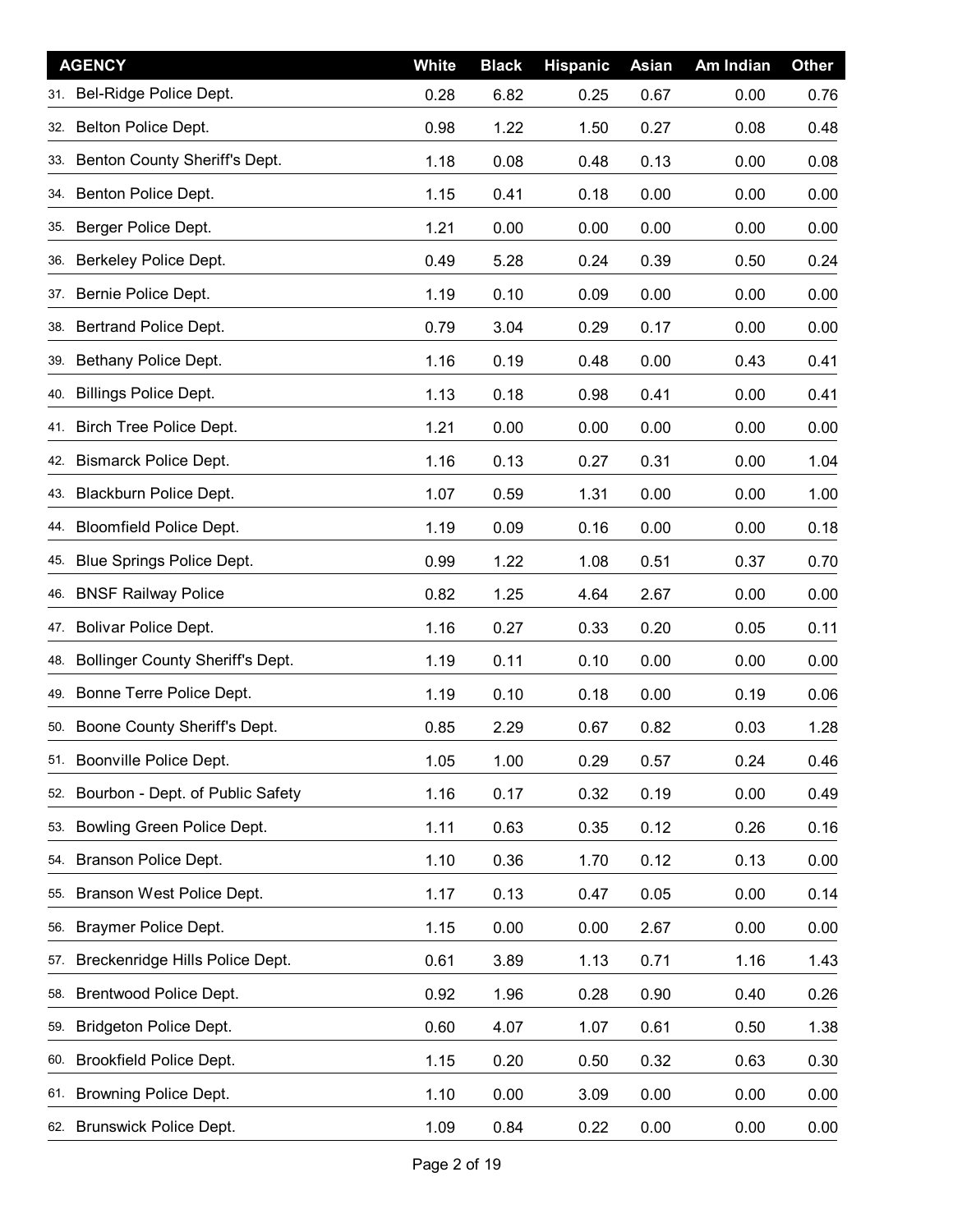|     | <b>AGENCY</b>                          | White | <b>Black</b> | <b>Hispanic</b> | <b>Asian</b> | Am Indian | <b>Other</b> |
|-----|----------------------------------------|-------|--------------|-----------------|--------------|-----------|--------------|
|     | 63. Buchanan County Sheriff's Dept.    | 1.06  | 0.68         | 1.00            | 0.63         | 0.09      | 0.34         |
| 64. | <b>Bucklin Police Dept.</b>            | 1.19  | 0.00         | 0.47            | 0.00         | 0.00      | 0.00         |
| 65. | Buckner Police Dept.                   | 1.12  | 0.35         | 0.73            | 0.19         | 0.00      | 0.71         |
| 66. | Buffalo Police Dept.                   | 1.18  | 0.10         | 0.30            | 0.00         | 0.00      | 0.00         |
|     | 67. Butler County Sheriff's Dept.      | 1.09  | 0.75         | 0.32            | 0.11         | 0.00      | 0.44         |
| 68. | <b>Butler Police Dept.</b>             | 1.15  | 0.28         | 0.51            | 0.00         | 0.34      | 0.05         |
|     | 69. Butterfield Police Dept.           | 1.09  | 0.00         | 0.00            | 5.86         | 0.00      | 0.00         |
|     | 70. Byrnes Mill Police Dept.           | 1.18  | 0.13         | 0.12            | 0.35         | 0.00      | 0.32         |
| 71. | Cabool Police Dept.                    | 1.14  | 0.35         | 0.43            | 0.25         | 0.00      | 0.22         |
| 72. | Caldwell County Sheriff's Dept.        | 1.09  | 0.42         | 0.99            | 0.00         | 1.68      | 1.06         |
| 73. | California Police Dept.                | 1.05  | 0.30         | 3.21            | 0.26         | 0.00      | 0.00         |
| 74. | Callaway County Sheriff's Dept.        | 1.10  | 0.62         | 0.38            | 0.16         | 0.10      | 0.36         |
| 75. | Calverton Park Police Dept.            | 0.29  | 6.91         | 0.19            | 0.18         | 0.00      | 0.13         |
| 76. | <b>Camden County Sheriff's Office</b>  | 1.16  | 0.21         | 0.34            | 0.36         | 0.11      | 0.17         |
| 77. | Camden Police Dept.                    | 1.21  | 0.00         | 0.00            | 0.00         | 0.00      | 0.00         |
| 78. | Camdenton Police Dept.                 | 1.16  | 0.14         | 0.69            | 0.17         | 0.00      | 0.16         |
| 79. | Cameron Police Dept.                   | 1.14  | 0.26         | 0.32            | 0.34         | 0.45      | 0.52         |
| 80. | Campbell Police Dept.                  | 1.10  | 0.68         | 0.42            | 0.36         | 0.00      | 0.00         |
| 81. | Canton Police Dept.                    | 1.03  | 0.89         | 0.90            | 0.52         | 0.00      | 1.38         |
|     | 82. Cape Girardeau Co. Sheriff's Dept. | 1.09  | 0.64         | 0.24            | 0.52         | 0.00      | 0.74         |
| 83. | Cape Girardeau Police Dept.            | 0.88  | 2.06         | 0.47            | 0.87         | 0.20      | 1.39         |
| 84. | Cardwell Police Dept.                  | 1.02  | 0.68         | 2.23            | 0.00         | 0.00      | 1.16         |
| 85. | Carl Junction Police Dept.             | 1.10  | 0.50         | 0.80            | 0.31         | 0.29      | 0.18         |
| 86. | Carroll County Sheriff's Dept.         | 1.11  | 0.49         | 0.99            | 0.00         | 0.00      | 0.00         |
| 87. | Carrollton Police Dept.                | 1.14  | 0.31         | 0.58            | 0.00         | 0.00      | 0.25         |
| 88. | Carter County Sheriff's Dept.          | 1.13  | 0.38         | 0.70            | 0.00         | 0.00      | 0.00         |
| 89. | Carterville Police Dept.               | 1.12  | 0.23         | 1.62            | 0.00         | 0.86      | 0.00         |
| 90. | Carthage Police Dept.                  | 0.98  | 0.29         | 5.14            | 0.30         | 0.43      | 0.15         |
| 91. | Caruthersville Police Dept.            | 0.71  | 3.69         | 0.24            | 0.00         | 0.00      | 0.54         |
| 92. | Cass County Sheriff's Office           | 1.10  | 0.53         | 0.71            | 0.41         | 0.46      | 0.25         |
| 93. | Cassville Police Dept.                 | 1.17  | 0.09         | 0.81            | 0.00         | 0.00      | 0.00         |
|     | 94. Catron Police Dept.                | 0.91  | 0.00         | 8.50            | 0.00         | 0.00      | 0.00         |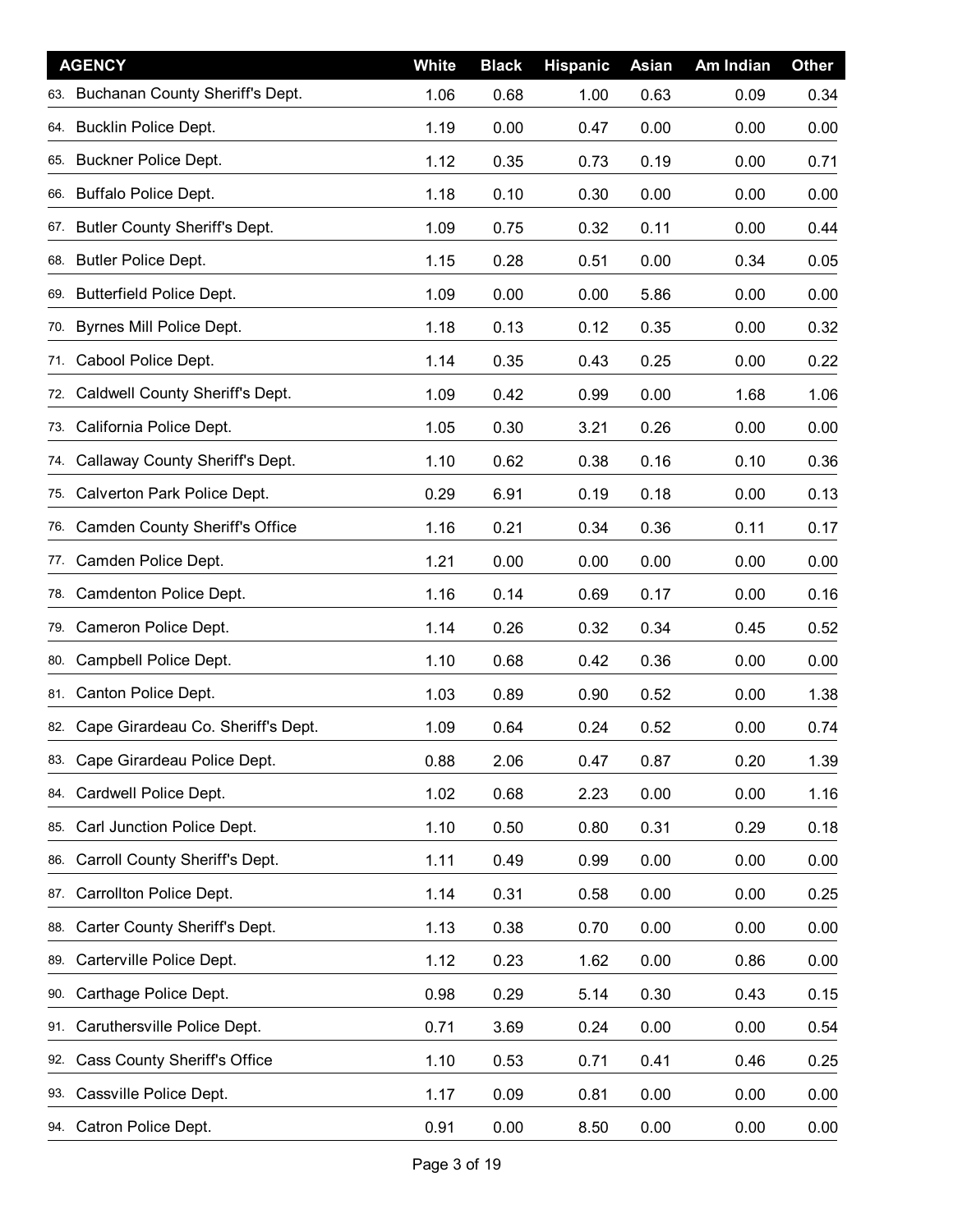| <b>AGENCY</b>                          | White | <b>Black</b> | <b>Hispanic</b> | <b>Asian</b> | Am Indian | <b>Other</b> |
|----------------------------------------|-------|--------------|-----------------|--------------|-----------|--------------|
| Cedar County Sheriff's Dept.<br>95.    | 1.18  | 0.11         | 0.24            | 0.00         | 0.44      | 0.14         |
| Center Police Dept.<br>96.             | 0.58  | 0.12         | 0.00            | 0.40         | 0.00      | 38.95        |
| Centerview Police Dept.<br>97.         | 1.21  | 0.00         | 0.00            | 0.00         | 0.00      | 0.00         |
| Centralia Police Dept.<br>98.          | 1.15  | 0.33         | 0.28            | 0.17         | 0.15      | 0.14         |
| 99. Chaffee Police Dept.               | 1.18  | 0.09         | 0.56            | 0.00         | 0.00      | 0.00         |
| 100. Chariton County Sheriff's Dept.   | 1.12  | 0.55         | 0.16            | 0.14         | 0.00      | 0.56         |
| 101. Charleston Police Dept.           | 0.69  | 3.77         | 0.47            | 0.00         | 1.13      | 0.00         |
| 102. Chesterfield Police Dept.         | 0.99  | 1.22         | 0.29            | 1.56         | 0.95      | 0.82         |
| 103. Chilhowee Police Dept.            | 1.21  | 0.00         | 0.00            | 0.00         | 0.00      | 0.00         |
| 104. Chillicothe Police Dept.          | 1.15  | 0.27         | 0.37            | 0.14         | 0.44      | 0.19         |
| 105. Christian County Sheriff's Dept.  | 1.14  | 0.27         | 0.77            | 0.15         | 0.38      | 0.34         |
| 106. Clarence Police Dept.             | 1.14  | 0.17         | 0.00            | 1.11         | 4.66      | 0.00         |
| 107. Clark County Sheriff's Dept.      | 1.15  | 0.27         | 0.33            | 0.15         | 0.00      | 0.36         |
| 108. Clark Police Dept.                | 1.04  | 0.92         | 0.91            | 0.39         | 0.00      | 0.52         |
| 109. Clarkton Police Dept.             | 1.02  | 0.89         | 1.64            | 0.00         | 0.00      | 0.54         |
| 110. Clay County Parks Dept.           | 1.07  | 0.36         | 2.28            | 0.46         | 0.00      | 0.00         |
| 111. Clay County Sheriff's Dept.       | 1.01  | 0.99         | 1.19            | 0.56         | 0.35      | 0.53         |
| 112. Claycomo Police Dept.             | 0.92  | 1.63         | 1.35            | 0.69         | 0.40      | 0.38         |
| 113. Clayton Police Dept.              | 0.76  | 2.72         | 0.21            | 2.45         | 0.65      | 1.65         |
| 114. Clever Police Dept.               | 1.18  | 0.04         | 0.54            | 0.00         | 0.00      | 0.10         |
| 115. Clinton County Sheriff's Dept.    | 1.13  | 0.42         | 0.35            | 0.22         | 0.31      | 0.20         |
| 116. Clinton Police Dept.              | 1.15  | 0.31         | 0.33            | 0.23         | 0.00      | 0.00         |
| 117. Cole Camp Police Dept.            | 1.19  | 0.14         | 0.00            | 0.00         | 0.00      | 0.00         |
| 118. Cole County Sheriff's Dept.       | 1.02  | 1.25         | 0.42            | 0.22         | 0.31      | 0.49         |
| 119. Columbia Police Dept.             | 0.76  | 2.86         | 0.57            | 1.55         | 0.10      | 1.31         |
| 120. Concordia Police Dept.            | 1.13  | 0.23         | 0.84            | 0.15         | 0.61      | 0.58         |
| 121. Conway Police Dept.               | 1.16  | 0.19         | 0.35            | 0.24         | 0.00      | 0.16         |
| 122. Cooper County Sheriff's Dept.     | 0.53  | 0.49         | 0.13            | 0.00         | 0.00      | 38.95        |
| 123. Corder Police Dept.               | 1.21  | 0.00         | 0.00            | 0.00         | 0.00      | 0.00         |
| 124. Cottleville Police Dept.          | 1.04  | 0.93         | 0.60            | 0.49         | 0.00      | 1.20         |
| 125. Country Club Hills Police Dept.   | 0.04  | 8.83         | 0.00            | 0.00         | 0.00      | 0.00         |
| 126. Country Club Village Police Dept. | 1.15  | 0.21         | 0.51            | 0.66         | 0.00      | 0.00         |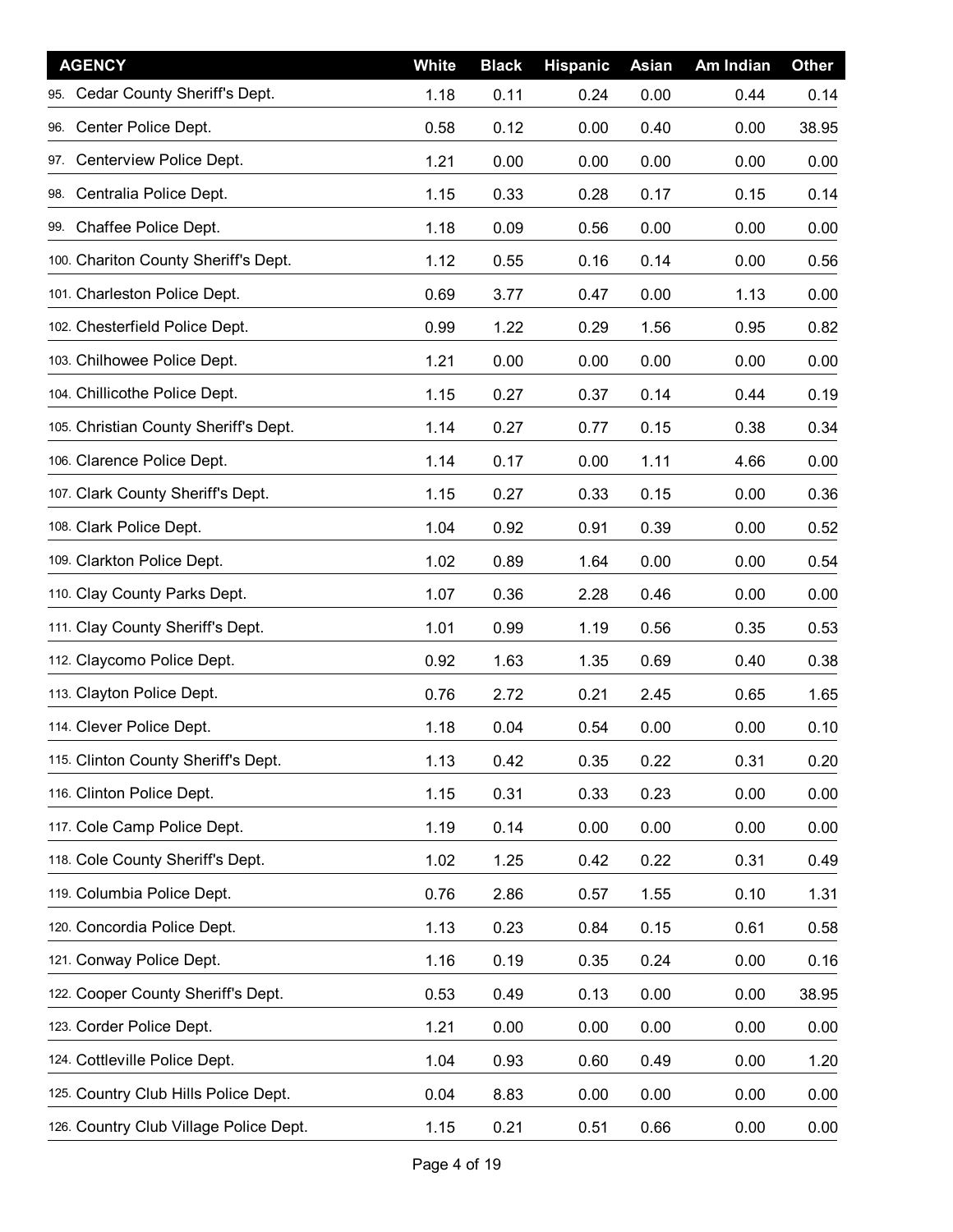| <b>AGENCY</b>                        | White | <b>Black</b> | <b>Hispanic</b> | <b>Asian</b> | Am Indian | <b>Other</b> |
|--------------------------------------|-------|--------------|-----------------|--------------|-----------|--------------|
| 127. Crane Police Dept.              | 1.17  | 0.08         | 0.86            | 0.00         | 0.00      | 0.00         |
| 128. Crawford County Sheriff's Dept. | 1.16  | 0.25         | 0.21            | 0.00         | 0.51      | 0.65         |
| 129. Crestwood Police Dept.          | 1.04  | 0.96         | 0.35            | 0.94         | 0.23      | 0.81         |
| 130. Creve Coeur Police Dept.        | 0.98  | 1.41         | 0.18            | 1.36         | 0.25      | 0.48         |
| 131. Crocker Police Dept.            | 1.14  | 0.26         | 0.40            | 0.10         | 0.83      | 1.18         |
| 132. Crystal City Police Dept.       | 1.12  | 0.53         | 0.21            | 0.13         | 0.08      | 0.25         |
| 133. Cuba Police Dept.               | 1.16  | 0.14         | 0.43            | 0.26         | 0.74      | 0.41         |
| 134. Dade County Sheriff's Dept.     | 1.17  | 0.10         | 0.62            | 0.00         | 0.00      | 0.00         |
| 135. Dallas County Sheriff's Dept.   | 1.18  | 0.19         | 0.18            | 0.00         | 0.00      | 0.00         |
| 136. Dardenne Prairie Police Dept.   | 1.07  | 0.51         | 0.56            | 0.25         | 0.35      | 2.62         |
| 137. Daviess County Sheriff's Dept.  | 1.02  | 0.93         | 1.07            | 0.71         | 0.00      | 0.57         |
| 138. Deepwater Police Dept.          | 1.21  | 0.00         | 0.00            | 0.00         | 0.00      | 0.00         |
| 139. DeKalb County Sheriff's Dept.   | 1.15  | 0.29         | 0.38            | 0.33         | 0.46      | 0.00         |
| 140. Delta Police Dept.              | 1.12  | 0.60         | 0.37            | 0.00         | 0.00      | 0.00         |
| 141. Dent County Sheriff's Dept.     | 1.18  | 0.14         | 0.00            | 0.23         | 0.00      | 0.15         |
| 142. Des Peres Police Dept.          | 1.03  | 1.05         | 0.23            | 1.05         | 0.00      | 0.70         |
| 143. Desloge Police Dept.            | 1.18  | 0.16         | 0.22            | 0.07         | 0.00      | 0.00         |
| 144. DeSoto Police Dept.             | 1.18  | 0.14         | 0.29            | 0.05         | 0.00      | 0.07         |
| 145. Dexter Police Dept.             | 1.12  | 0.52         | 0.33            | 0.10         | 0.14      | 0.09         |
| 146. Diamond Police Dept.            | 1.11  | 0.14         | 1.65            | 0.98         | 0.00      | 0.00         |
| 147. Dixon Police Dept.              | 1.15  | 0.07         | 0.75            | 0.00         | 0.00      | 1.43         |
| 148. Doniphan Police Dept.           | 1.21  | 0.00         | 0.00            | 0.00         | 0.00      | 0.00         |
| 149. Doolittle Police Dept.          | 0.97  | 0.99         | 2.00            | 0.86         | 0.00      | 1.53         |
| 150. Douglas County Sheriff's Dept.  | 1.20  | 0.06         | 0.07            | 0.00         | 0.00      | 0.00         |
| 151. Drexel Police Dept.             | 1.17  | 0.10         | 0.72            | 0.00         | 0.00      | 0.00         |
| 152. Duenweg Police Dept.            | 1.07  | 0.30         | 1.37            | 0.73         | 4.58      | 0.96         |
| 153. Dunklin County Sheriff's Dept.  | 1.08  | 0.48         | 1.79            | 0.00         | 0.00      | 0.00         |
| 154. Duquesne Police Dept.           | 1.06  | 0.70         | 1.27            | 0.37         | 0.16      | 0.44         |
| 155. East Lynne Police Dept.         | 1.21  | 0.00         | 0.00            | 0.00         | 0.00      | 0.00         |
| 156. East Prairie Police Dept.       | 1.14  | 0.31         | 0.90            | 0.00         | 0.00      | 0.00         |
| 157. Easton Police Dept.             | 1.21  | 0.00         | 0.00            | 0.00         | 0.00      | 0.00         |
| 158. Edgar Springs Police Dept.      | 1.15  | 0.29         | 0.54            | 0.00         | 0.00      | 0.31         |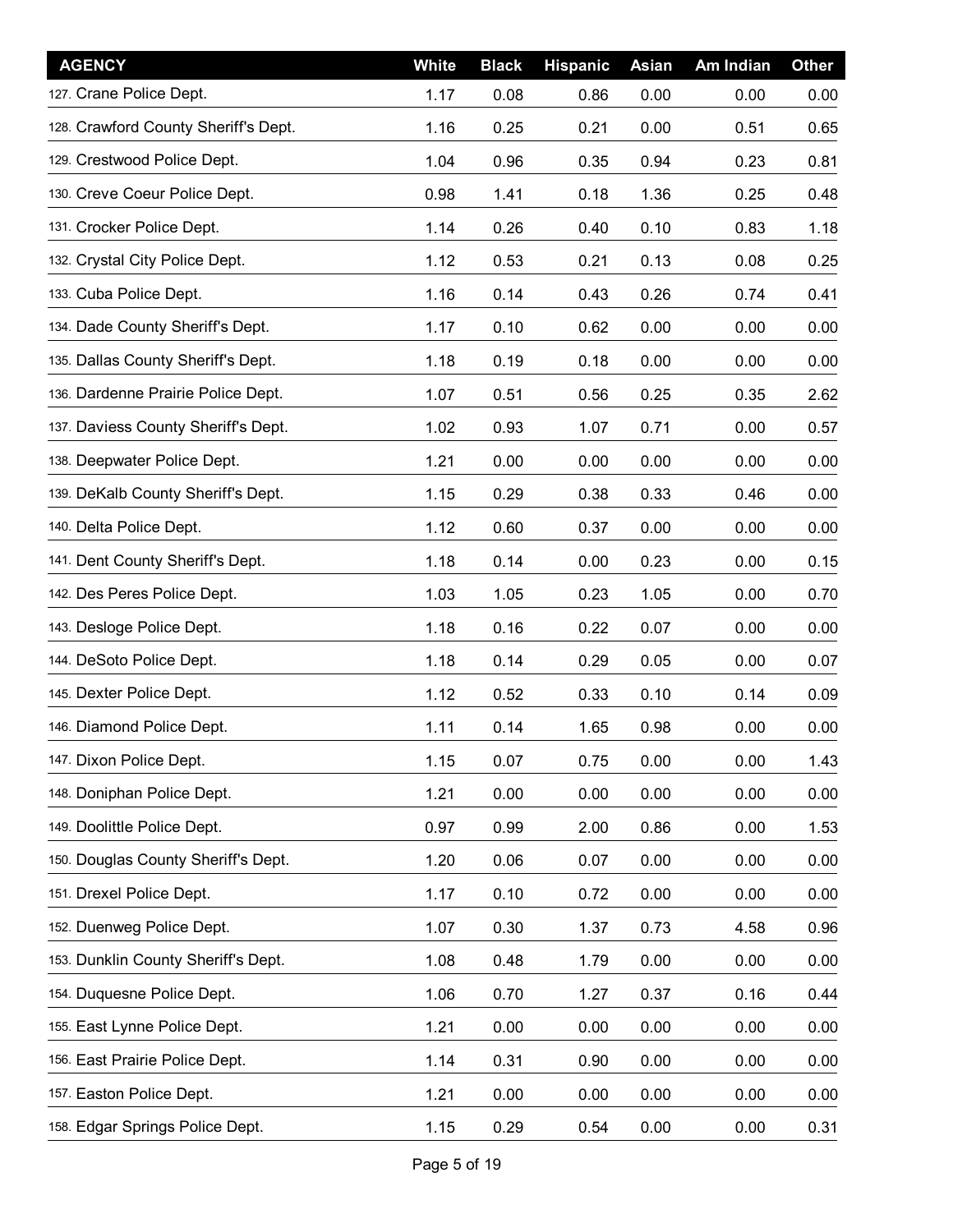| <b>AGENCY</b>                        | White | <b>Black</b> | <b>Hispanic</b> | <b>Asian</b> | Am Indian | <b>Other</b> |
|--------------------------------------|-------|--------------|-----------------|--------------|-----------|--------------|
| 159. Edgerton Police Dept.           | 1.21  | 0.00         | 0.00            | 0.00         | 0.00      | 0.00         |
| 160. Edmundson Police Dept.          | 0.45  | 5.00         | 1.22            | 0.59         | 0.00      | 2.68         |
| 161. El Dorado Springs Police Dept.  | 1.19  | 0.00         | 0.19            | 0.17         | 1.41      | 0.00         |
| 162. Eldon Police Dept.              | 1.17  | 0.16         | 0.24            | 0.23         | 0.00      | 0.24         |
| 163. Ellington Police Dept.          | 1.21  | 0.00         | 0.00            | 0.00         | 0.00      | 0.00         |
| 164. Ellisville Police Dept.         | 1.09  | 0.61         | 0.17            | 0.75         | 0.00      | 0.85         |
| 165. Ellsinore Police Dept.          | 1.10  | 0.56         | 0.48            | 0.69         | 0.58      | 0.18         |
| 166. Elsberry Police Dept.           | 1.11  | 0.58         | 0.50            | 0.00         | 0.33      | 0.10         |
| 167. Essex Police Dept.              | 1.14  | 0.32         | 0.60            | 0.00         | 0.00      | 0.00         |
| 168. Eureka Police Dept.             | 1.13  | 0.40         | 0.33            | 0.49         | 0.16      | 0.40         |
| 169. Everton Police Dept.            | 1.21  | 0.00         | 0.00            | 0.00         | 0.00      | 0.00         |
| 170. Excelsior Springs Police Dept.  | 1.14  | 0.35         | 0.43            | 0.09         | 0.22      | 0.34         |
| 171. Exeter Police Dept.             | 1.01  | 0.00         | 2.83            | 0.00         | 0.00      | 6.49         |
| 172. Fair Grove Police Dept.         | 1.19  | 0.06         | 0.08            | 0.14         | 0.00      | 0.37         |
| 173. Fair Play Police Dept.          | 1.16  | 0.03         | 0.49            | 1.05         | 0.00      | 0.00         |
| 174. Fairview Police Dept.           | 1.05  | 0.00         | 3.11            | 1.92         | 0.00      | 0.51         |
| 175. Farber Police Dept.             | 1.21  | 0.00         | 0.00            | 0.00         | 0.00      | 0.00         |
| 176. Farmington Police Dept.         | 1.16  | 0.21         | 0.22            | 0.28         | 0.11      | 0.21         |
| 177. Fayette Police Dept.            | 0.87  | 2.33         | 0.98            | 0.00         | 0.00      | 0.00         |
| 178. Ferguson Police Dept.           | 0.11  | 8.02         | 0.19            | 0.19         | 0.99      | 1.94         |
| 179. Ferrelview Police Dept.         | 1.00  | 0.93         | 1.66            | 0.22         | 0.00      | 1.61         |
| 180. Festus Police Dept.             | 1.11  | 0.53         | 0.26            | 0.18         | 0.46      | 0.52         |
| 181. Fleming Police Dept.            | 1.21  | 0.00         | 0.00            | 0.00         | 0.00      | 0.00         |
| 182. Flordell Hills Police Dept.     | 0.03  | 8.91         | 0.00            | 0.00         | 0.00      | 0.00         |
| 183. Florissant Police Dept.         | 0.29  | 6.83         | 0.11            | 0.25         | 0.14      | 0.26         |
| 184. Foley Police Dept.              | 1.09  | 0.57         | 0.45            | 0.52         | 1.09      | 0.69         |
| 185. Fordland Police Dept.           | 1.16  | 0.22         | 0.38            | 0.16         | 0.00      | 0.11         |
| 186. Forest City Police Dept.        | 1.21  | 0.00         | 0.00            | 0.00         | 0.00      | 0.00         |
| 187. Foristell Police Dept.          | 1.05  | 0.89         | 0.75            | 0.22         | 0.00      | 0.41         |
| 188. Forsyth Police Dept.            | 1.18  | 0.08         | 0.41            | 0.13         | 0.00      | 0.18         |
| 189. Frankford Police Dept.          | 1.06  | 0.92         | 0.85            | 0.00         | 0.00      | 0.00         |
| 190. Franklin County Sheriff's Dept. | 1.13  | 0.29         | 0.45            | 0.42         | 0.78      | 0.99         |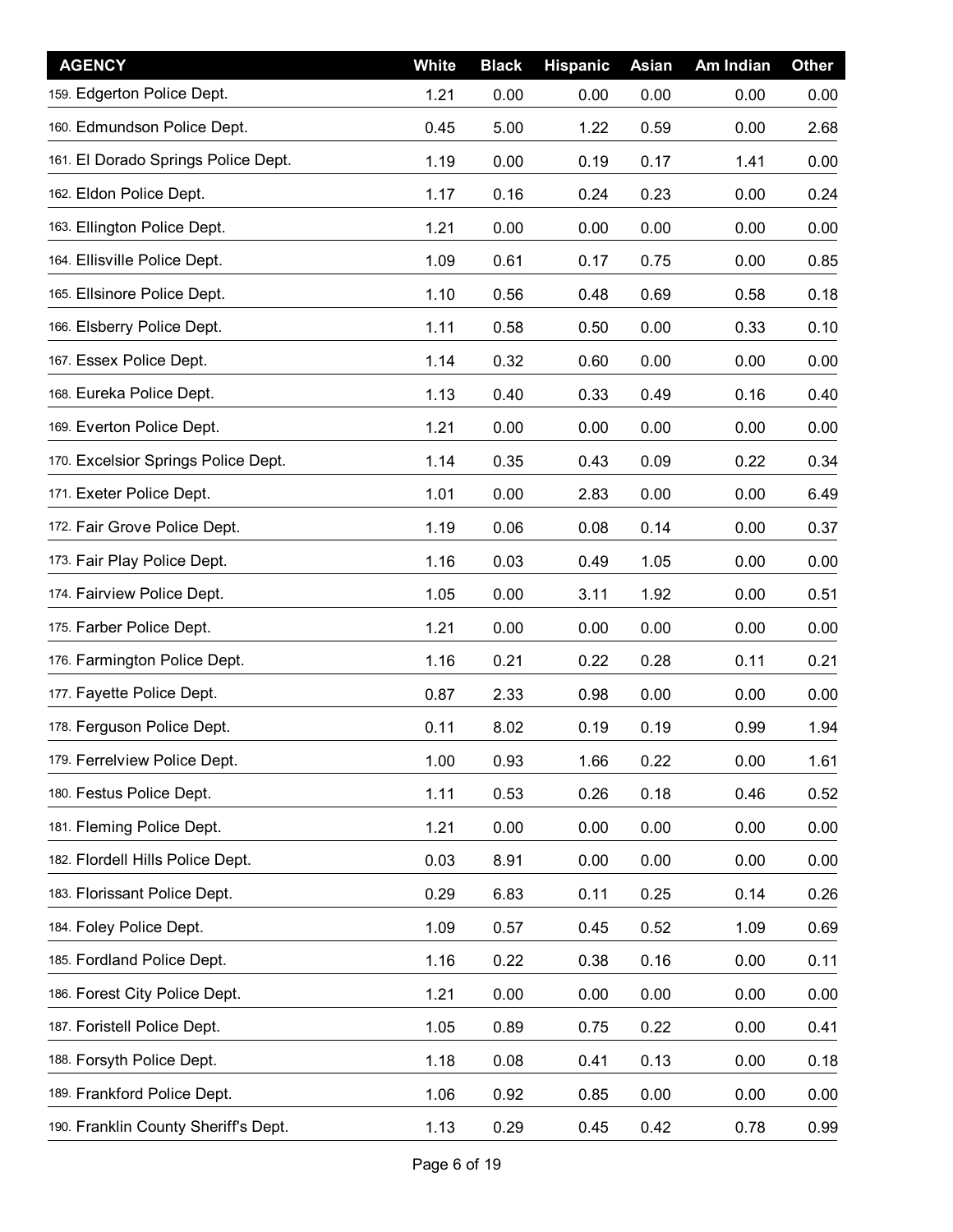| <b>AGENCY</b>                         | White | <b>Black</b> | <b>Hispanic</b> | <b>Asian</b> | Am Indian | <b>Other</b> |
|---------------------------------------|-------|--------------|-----------------|--------------|-----------|--------------|
| 191. Fredericktown Police Dept.       | 1.16  | 0.18         | 0.40            | 0.32         | 0.00      | 0.07         |
| 192. Frontenac Police Dept.           | 0.99  | 1.34         | 0.16            | 1.08         | 0.00      | 1.02         |
| 193. Fulton Police Dept.              | 0.99  | 1.41         | 0.33            | 0.28         | 0.00      | 0.70         |
| 194. Galena Police Dept.              | 1.18  | 0.00         | 0.71            | 0.00         | 0.00      | 0.00         |
| 195. Gallatin Police Dept.            | 1.18  | 0.00         | 0.91            | 0.00         | 0.00      | 0.00         |
| 196. Garden City Police Dept.         | 1.11  | 0.41         | 0.35            | 0.72         | 0.00      | 1.27         |
| 197. Gasconade County Sheriff's Dept. | 1.18  | 0.08         | 0.23            | 0.00         | 0.00      | 0.35         |
| 198. Gasconade Police Dept.           | 1.21  | 0.00         | 0.00            | 0.00         | 0.00      | 0.00         |
| 199. Gentry County Sheriff's Dept.    | 1.17  | 0.13         | 0.47            | 0.00         | 0.00      | 0.00         |
| 200. Gerald Police Dept.              | 1.16  | 0.18         | 0.25            | 0.22         | 0.00      | 0.68         |
| 201. Gideon Police Dept.              | 1.17  | 0.13         | 0.48            | 0.00         | 0.00      | 0.00         |
| 202. Gladstone Dept. of Public Safety | 0.93  | 1.56         | 0.79            | 0.68         | 0.20      | 1.58         |
| 203. Glasgow Police Dept.             | 1.08  | 0.45         | 0.00            | 0.00         | 0.00      | 4.30         |
| 204. Glendale Police Dept.            | 1.05  | 0.89         | 0.36            | 0.85         | 0.16      | 0.31         |
| 205. Goodman Police Dept.             | 1.12  | 0.00         | 0.92            | 1.06         | 0.00      | 2.11         |
| 206. Gower Police Dept.               | 1.14  | 0.25         | 0.59            | 0.00         | 2.14      | 0.39         |
| 207. Grain Valley Police Dept.        | 1.12  | 0.42         | 0.35            | 0.34         | 0.28      | 0.53         |
| 208. Granby Police Dept.              | 1.15  | 0.14         | 0.84            | 0.14         | 1.21      | 0.00         |
| 209. Grandview Police Dept.           | 0.61  | 4.06         | 1.03            | 0.37         | 0.05      | 1.29         |
| 210. Green City Police Dept.          | 0.94  | 0.57         | 2.13            | 3.66         | 0.00      | 2.43         |
| 211. Green Ridge Police Dept.         | 1.18  | 0.21         | 0.00            | 0.00         | 0.00      | 0.00         |
| 212. Greene County Sheriff's Dept.    | 1.09  | 0.53         | 0.62            | 0.57         | 0.13      | 0.73         |
| 213. Greenfield Police Dept.          | 1.17  | 0.08         | 0.73            | 0.00         | 0.00      | 0.00         |
| 214. Greenville Police Dept.          | 1.16  | 0.00         | 1.48            | 0.00         | 0.00      | 0.00         |
| 215. Greenwood Police Dept.           | 1.06  | 0.77         | 1.01            | 0.33         | 0.00      | 0.39         |
| 216. Grundy County Sheriff's Dept.    | 1.16  | 0.34         | 0.00            | 0.00         | 0.00      | 0.00         |
| 217. Hallsville Police Dept.          | 1.11  | 0.54         | 0.55            | 0.00         | 0.00      | 0.42         |
| 218. Hamilton Police Dept.            | 1.19  | 0.11         | 0.20            | 0.00         | 0.00      | 0.00         |
| 219. Hannibal Police Dept.            | 1.05  | 0.99         | 0.39            | 0.26         | 0.15      | 0.30         |
| 220. Hardin Police Dept.              | 1.14  | 0.36         | 0.00            | 0.57         | 1.21      | 0.00         |
| 221. Harrisonville Police Dept.       | 1.12  | 0.34         | 0.84            | 0.21         | 0.00      | 0.34         |
| 222. Hartville Police Dept.           | 1.21  | 0.00         | 0.00            | 0.00         | 0.00      | 0.00         |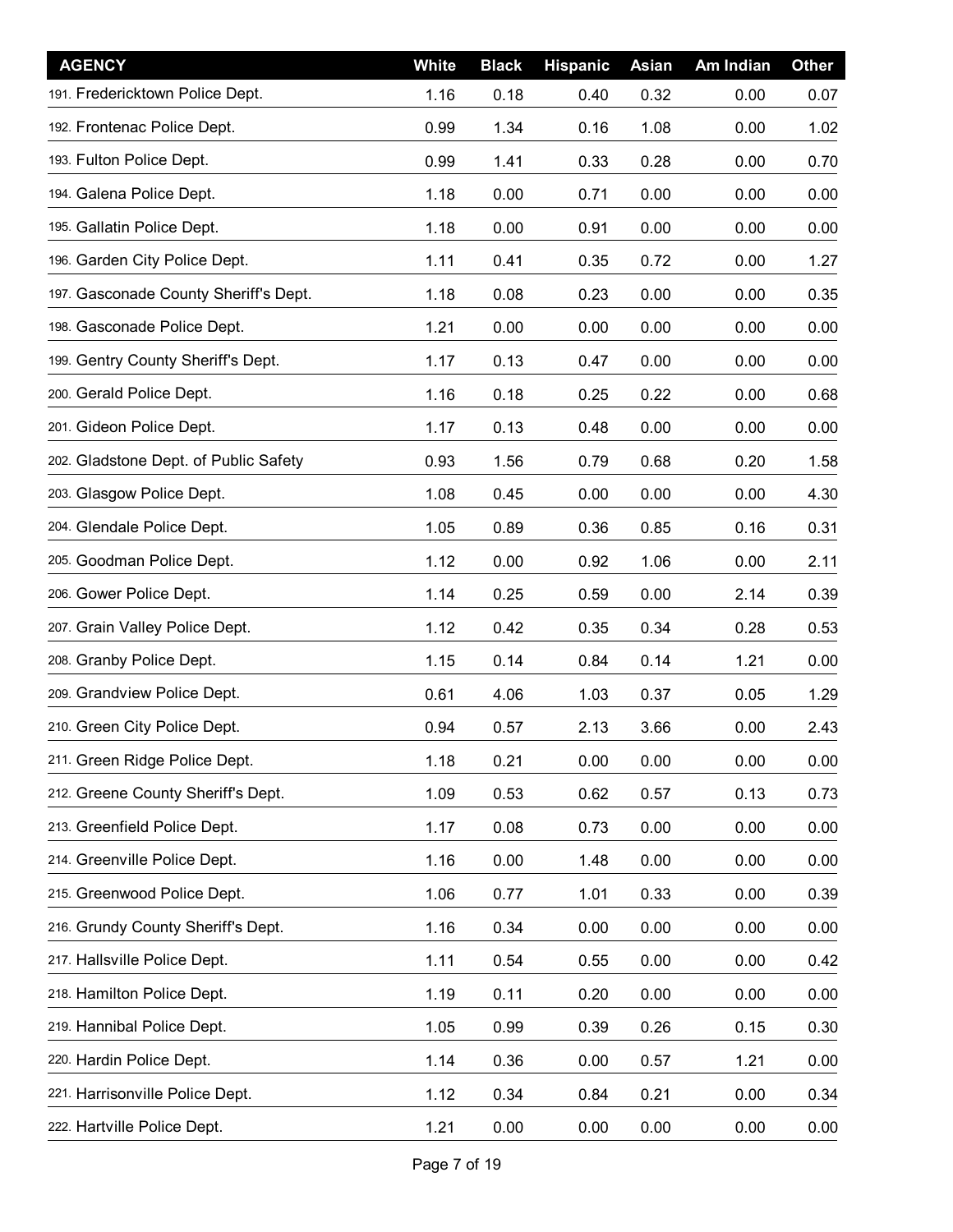| <b>AGENCY</b>                        | White | <b>Black</b> | <b>Hispanic</b> | <b>Asian</b> | Am Indian | <b>Other</b> |
|--------------------------------------|-------|--------------|-----------------|--------------|-----------|--------------|
| 223. Hawk Point Police Dept.         | 1.18  | 0.03         | 0.76            | 0.00         | 0.00      | 0.00         |
| 224. Hayti Police Dept.              | 0.76  | 3.36         | 0.06            | 0.03         | 0.00      | 0.00         |
| 225. Hazelwood Police Dept.          | 0.52  | 4.98         | 0.33            | 0.44         | 0.14      | 0.52         |
| 226. Henrietta Police Dept.          | 1.13  | 0.30         | 0.80            | 0.00         | 0.00      | 0.73         |
| 227. Henry County Sheriff's Dept.    | 1.14  | 0.33         | 0.57            | 0.13         | 0.09      | 0.29         |
| 228. Herculaneum Police Dept.        | 1.12  | 0.64         | 0.09            | 0.10         | 0.00      | 0.27         |
| 229. Hermann Police Dept.            | 1.18  | 0.12         | 0.10            | 0.10         | 0.00      | 0.27         |
| 230. Hickory County Sheriff's Dept.  | 1.20  | 0.05         | 0.00            | 0.00         | 0.00      | 0.00         |
| 231. Higginsville Police Dept.       | 1.12  | 0.47         | 0.51            | 0.42         | 0.49      | 0.10         |
| 232. High Hill Police Dept.          | 1.14  | 0.25         | 0.92            | 0.00         | 0.00      | 0.00         |
| 233. Highlandville Police Dept.      | 1.19  | 0.05         | 0.35            | 0.00         | 0.00      | 0.00         |
| 234. Hillsboro Police Dept.          | 1.16  | 0.19         | 0.13            | 0.11         | 0.00      | 0.74         |
| 235. Hillsdale Police Dept.          | 0.16  | 7.79         | 0.20            | 0.40         | 0.24      | 0.68         |
| 236. Holcomb Police Dept.            | 0.89  | 0.90         | 5.67            | 0.00         | 0.00      | 0.00         |
| 237. Holden Police Dept.             | 1.19  | 0.11         | 0.00            | 0.00         | 0.00      | 0.00         |
| 238. Hollister Police Dept.          | 1.14  | 0.22         | 1.07            | 0.05         | 0.00      | 0.00         |
| 239. Holt County Sheriff's Dept.     | 1.21  | 0.00         | 0.00            | 0.00         | 0.00      | 0.00         |
| 240. Holts Summit Police Dept.       | 1.06  | 0.81         | 0.62            | 0.16         | 0.23      | 1.00         |
| 241. Hornersville Police Dept.       | 1.08  | 0.30         | 2.59            | 0.00         | 0.00      | 0.00         |
| 242. Houston Police Dept.            | 1.15  | 0.25         | 0.43            | 0.07         | 0.29      | 0.27         |
| 243. Howard County Sheriff's Dept.   | 0.97  | 1.73         | 0.29            | 0.00         | 0.00      | 0.16         |
| 244. Howardville Police Dept.        | 0.80  | 2.97         | 0.23            | 0.40         | 0.00      | 0.00         |
| 245. Howell County Sheriff's Dept.   | 1.19  | 0.08         | 0.30            | 0.10         | 0.00      | 0.00         |
| 246. Humansville Police Dept.        | 1.01  | 0.91         | 1.21            | 0.93         | 0.00      | 1.23         |
| 247. Huntsville Police Dept.         | 1.18  | 0.22         | 0.00            | 0.00         | 0.00      | 0.00         |
| 248. Iberia Police Dept.             | 1.15  | 0.07         | 1.01            | 0.12         | 0.00      | 0.77         |
| 249. Independence Police Dept.       | 0.91  | 1.60         | 1.68            | 0.26         | 0.30      | 1.04         |
| 250. Indian Point Police Dept.       | 1.17  | 0.07         | 0.67            | 0.00         | 0.00      | 0.00         |
| 251. Iron County Sheriff's Dept.     | 1.16  | 0.17         | 0.41            | 0.36         | 0.00      | 0.00         |
| 252. Iron Mountain Lake Police Dept. | 1.14  | 0.33         | 0.00            | 0.00         | 4.49      | 0.00         |
| 253. Ironton Police Dept.            | 1.20  | 0.06         | 0.00            | 0.00         | 0.00      | 0.00         |
| 254. Jackson County Sheriff's Dept.  | 0.83  | 2.14         | 2.04            | 0.34         | 0.22      | 1.13         |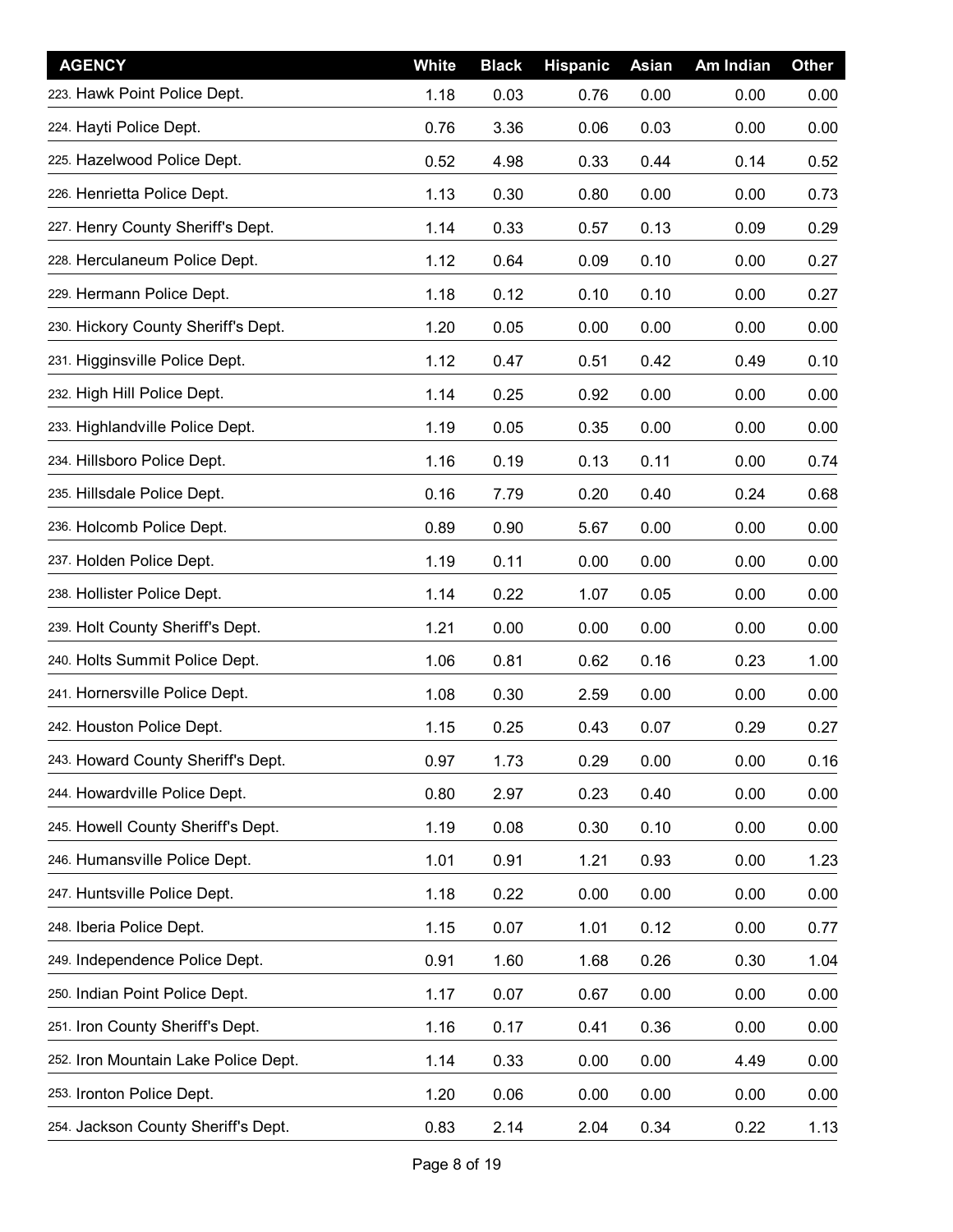| <b>AGENCY</b>                         | White | <b>Black</b> | <b>Hispanic</b> | <b>Asian</b> | Am Indian | <b>Other</b> |
|---------------------------------------|-------|--------------|-----------------|--------------|-----------|--------------|
| 255. Jackson Police Dept.             | 1.13  | 0.40         | 0.38            | 0.42         | 0.00      | 0.05         |
| 256. Jamestown Police Dept.           | 1.17  | 0.13         | 0.48            | 0.00         | 0.00      | 0.00         |
| 257. Jasper County Sheriff's Dept.    | 1.10  | 0.32         | 1.51            | 0.38         | 0.00      | 0.53         |
| 258. Jasper Police Dept.              | 1.13  | 0.13         | 1.50            | 0.34         | 0.00      | 0.00         |
| 259. Jefferson City Police Dept.      | 0.81  | 2.81         | 0.21            | 0.30         | 0.05      | 0.95         |
| 260. Jefferson County Sheriff's Dept. | 1.17  | 0.20         | 0.06            | 0.10         | 0.02      | 0.28         |
| 261. Johnson County Sheriff's Dept.   | 1.04  | 0.84         | 0.63            | 0.31         | 0.00      | 1.65         |
| 262. Jonesburg Police Dept.           | 1.21  | 0.00         | 0.00            | 0.00         | 0.00      | 0.00         |
| 263. Joplin Police Dept.              | 1.10  | 0.60         | 0.62            | 0.26         | 0.59      | 0.06         |
| 264. Kahoka Police Dept.              | 1.19  | 0.06         | 0.17            | 0.10         | 0.00      | 0.00         |
| 265. Kansas City Int'l Airport Police | 0.80  | 2.12         | 1.66            | 2.67         | 0.00      | 1.27         |
| 266. Kansas City Police Dept.         | 0.65  | 3.66         | 1.14            | 0.58         | 0.17      | 1.60         |
| 267. Kearney Police Dept.             | 1.14  | 0.26         | 0.57            | 0.22         | 0.00      | 0.43         |
| 268. Kelso Police Dept.               | 1.21  | 0.00         | 0.00            | 0.00         | 0.00      | 0.00         |
| 269. Kennett Police Dept.             | 0.94  | 1.77         | 1.00            | 0.05         | 0.19      | 0.06         |
| 270. Keytesville Police Dept.         | 1.07  | 0.00         | 0.00            | 0.00         | 0.00      | 8.66         |
| 271. Kimberling City Police Dept.     | 1.16  | 0.20         | 0.52            | 0.07         | 0.15      | 0.05         |
| 272. Kimmswick Police Dept.           | 1.21  | 0.00         | 0.00            | 0.00         | 0.00      | 0.00         |
| 273. King City Police Dept.           | 1.21  | 0.00         | 0.00            | 0.00         | 0.00      | 0.00         |
| 274. Kingsville Police Dept.          | 1.21  | 0.00         | 0.00            | 0.00         | 0.00      | 0.00         |
| 275. Kirksville Police Dept.          | 1.11  | 0.44         | 0.41            | 0.93         | 0.11      | 0.51         |
| 276. Kirkwood Police Dept.            | 1.01  | 1.16         | 0.45            | 0.76         | 0.54      | 0.73         |
| 277. Knob Noster Police Dept.         | 0.91  | 1.32         | 2.01            | 0.27         | 0.56      | 3.02         |
| 278. Knox County Sheriff's Dept.      | 1.16  | 0.29         | 0.00            | 0.00         | 0.00      | 0.62         |
| 279. La Grange Police Dept.           | 1.06  | 0.92         | 0.28            | 0.00         | 0.00      | 1.30         |
| 280. Laclede County Sheriff's Dept.   | 1.11  | 0.53         | 0.49            | 0.28         | 0.00      | 0.00         |
| 281. Laddonia Police Dept.            | 0.92  | 1.35         | 1.51            | 1.00         | 0.00      | 2.40         |
| 282. Ladue Police Dept.               | 1.00  | 1.14         | 0.24            | 2.13         | 0.11      | 0.45         |
| 283. Lafayette County Sheriff's Dept. | 1.09  | 0.53         | 0.54            | 0.50         | 0.26      | 1.29         |
| 284. Lake Lotawana Police Dept.       | 1.07  | 0.62         | 0.48            | 0.47         | 0.00      | 2.18         |
| 285. Lake Ozark Police Dept.          | 1.14  | 0.25         | 0.54            | 0.26         | 0.24      | 0.58         |
| 286. Lake St. Louis Police Dept.      | 1.03  | 0.96         | 0.52            | 0.49         | 0.12      | 1.37         |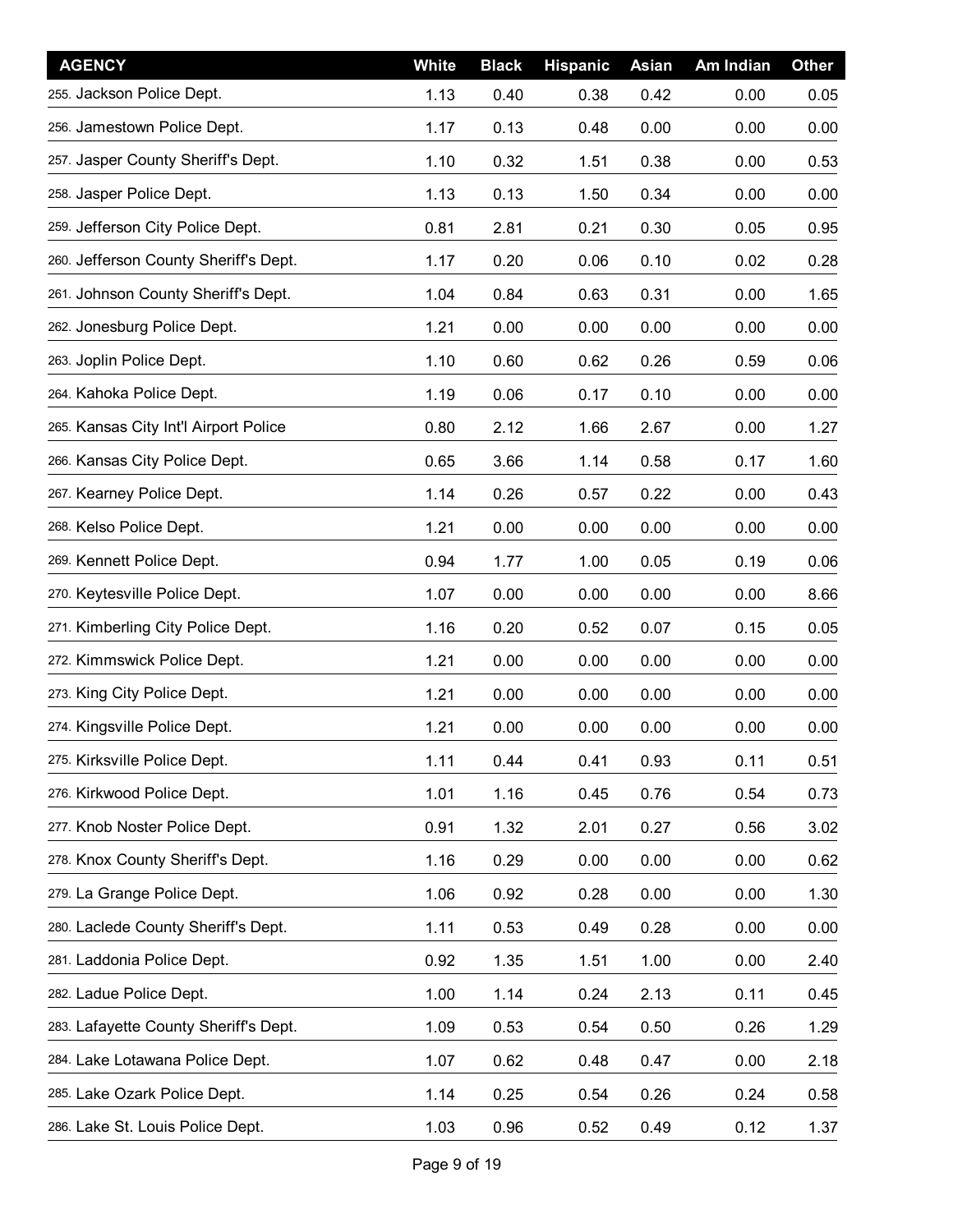| <b>AGENCY</b>                          | White | <b>Black</b> | <b>Hispanic</b> | <b>Asian</b> | Am Indian | <b>Other</b> |
|----------------------------------------|-------|--------------|-----------------|--------------|-----------|--------------|
| 287. Lake Tapawingo Police Dept.       | 1.04  | 0.92         | 0.85            | 0.00         | 0.00      | 0.97         |
| 288. Lake Waukomis Police Dept.        | 1.07  | 0.46         | 1.37            | 0.59         | 0.00      | 0.79         |
| 289. Lake Winnebago Police Dept.       | 1.06  | 0.64         | 0.57            | 0.34         | 0.30      | 2.20         |
| 290. Lakeshire Police Dept.            | 1.05  | 0.71         | 0.75            | 1.62         | 0.00      | 0.00         |
| 291. Lamar Police Dept.                | 1.15  | 0.13         | 0.99            | 0.09         | 0.00      | 0.00         |
| 292. Lambert Airport Police Dept.      | 0.75  | 2.94         | 0.39            | 2.17         | 0.35      | 1.00         |
| 293. LaMonte Police Dept.              | 0.80  | 0.33         | 9.32            | 0.00         | 0.00      | 2.01         |
| 294. Lanagan Police Dept.              | 0.95  | 0.12         | 5.68            | 0.63         | 0.00      | 1.89         |
| 295. Lancaster Police Dept.            | 1.04  | 0.00         | 3.64            | 2.09         | 0.00      | 0.00         |
| 296. LaPlata Police Dept.              | 1.08  | 0.44         | 0.66            | 1.89         | 0.80      | 0.50         |
| 297. Lathrop Police Dept.              | 1.18  | 0.13         | 0.22            | 0.15         | 0.00      | 0.00         |
| 298. Laurie Police Dept.               | 1.17  | 0.12         | 0.37            | 0.13         | 0.00      | 0.17         |
| 299. Lawrence County Sheriff's Dept.   | 1.12  | 0.15         | 1.55            | 0.23         | 0.28      | 0.31         |
| 300. Lawson Police Dept.               | 1.17  | 0.07         | 0.17            | 0.30         | 0.63      | 0.60         |
| 301. Leadington Police Dept.           | 1.16  | 0.28         | 0.09            | 0.05         | 0.00      | 0.29         |
| 302. Leadwood Police Dept.             | 1.14  | 0.18         | 0.12            | 0.13         | 0.00      | 2.32         |
| 303. Leasburg Police Dept.             | 1.21  | 0.00         | 0.00            | 0.00         | 0.00      | 0.00         |
| 304. Lebanon Police Dept.              | 1.17  | 0.17         | 0.23            | 0.22         | 0.26      | 0.29         |
| 305. Lee's Summit Police Dept.         | 0.93  | 1.70         | 0.33            | 0.50         | 0.20      | 2.21         |
| 306. Leeton Police Dept.               | 1.21  | 0.00         | 0.00            | 0.00         | 0.00      | 0.00         |
| 307. Lewis County Sheriff's Dept.      | 1.10  | 0.65         | 0.45            | 0.22         | 0.00      | 0.15         |
| 308. Lexington Police Dept.            | 1.05  | 0.71         | 1.03            | 0.32         | 0.00      | 1.29         |
| 309. Liberal Police Dept.              | 1.21  | 0.00         | 0.00            | 0.00         | 0.00      | 0.00         |
| 310. Liberty Police Dept.              | 1.05  | 0.88         | 0.81            | 0.25         | 0.35      | 0.65         |
| 311. Licking Police Dept.              | 1.15  | 0.22         | 0.35            | 0.40         | 0.00      | 0.27         |
| 312. Lincoln County Sheriff's Dept.    | 1.14  | 0.35         | 0.27            | 0.07         | 0.05      | 0.67         |
| 313. Lincoln Police Dept.              | 1.17  | 0.11         | 0.80            | 0.00         | 0.00      | 0.00         |
| 314. Lincoln University Police Dept.   | 0.20  | 7.50         | 0.00            | 0.48         | 0.00      | 0.64         |
| 315. Linn County Sheriff's Dept.       | 1.08  | 0.40         | 0.74            | 0.96         | 0.00      | 2.13         |
| 316. Linn Creek Police Dept.           | 1.11  | 0.39         | 0.65            | 0.63         | 0.30      | 0.56         |
| 317. Linn Police Dept.                 | 1.16  | 0.24         | 0.40            | 0.14         | 0.00      | 0.18         |
| 318. Livingston County Sheriff's Dept. | 1.08  | 0.47         | 1.04            | 0.62         | 0.26      | 1.07         |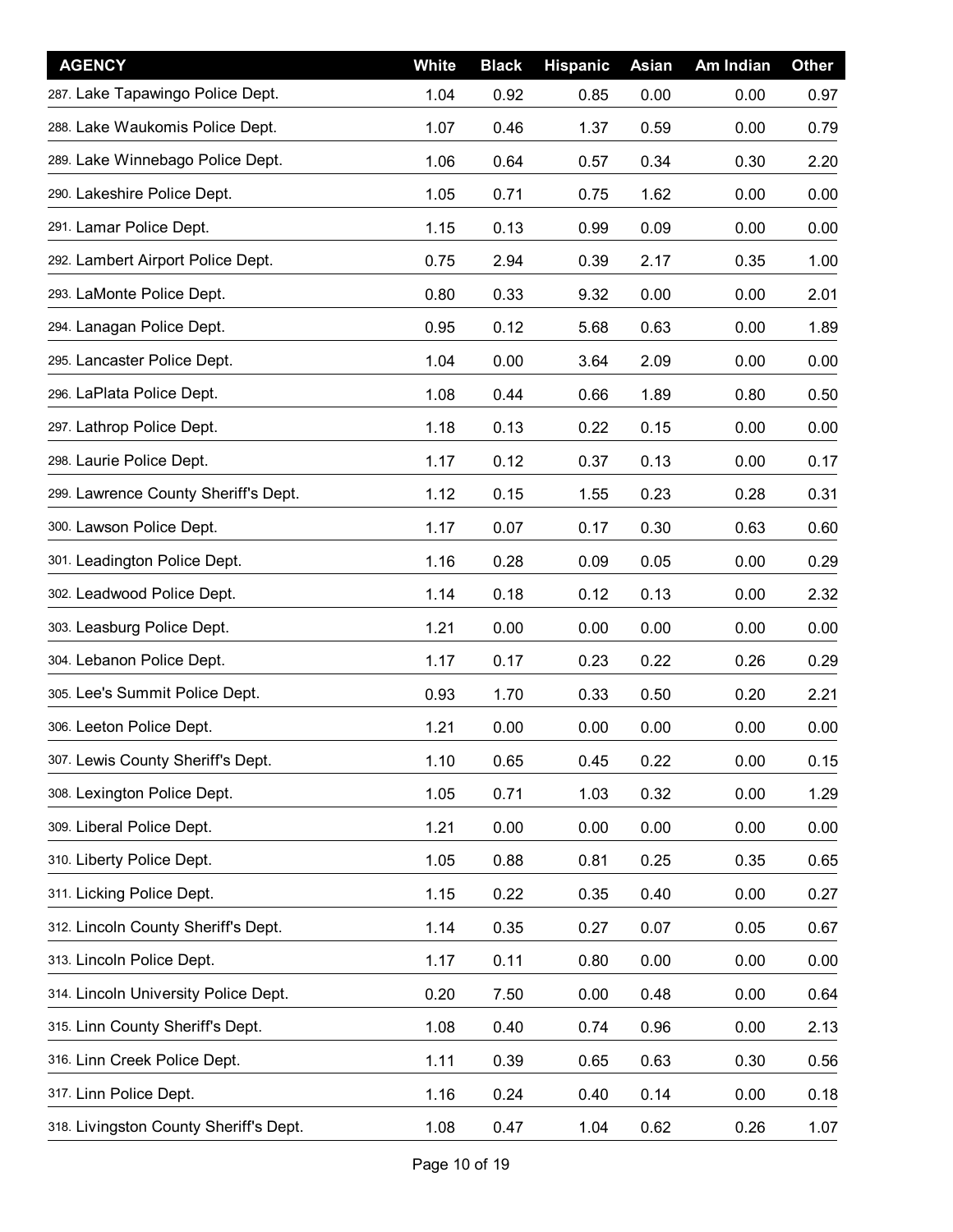| <b>AGENCY</b>                         | White | <b>Black</b> | <b>Hispanic</b> | <b>Asian</b> | Am Indian | <b>Other</b> |
|---------------------------------------|-------|--------------|-----------------|--------------|-----------|--------------|
| 319. Lone Jack Police Dept.           | 0.98  | 1.38         | 0.91            | 0.46         | 0.00      | 0.21         |
| 320. Louisiana Police Dept.           | 1.09  | 0.71         | 0.58            | 0.07         | 0.30      | 0.38         |
| 321. Macon County Sheriff's Dept.     | 1.03  | 0.87         | 0.97            | 0.64         | 1.63      | 0.86         |
| 322. Macon Police Dept.               | 1.06  | 0.71         | 0.62            | 0.74         | 0.00      | 1.06         |
| 323. Madison County Sheriff's Dept.   | 1.15  | 0.29         | 0.29            | 0.00         | 0.21      | 0.47         |
| 324. Malden Police Dept.              | 0.89  | 2.13         | 1.05            | 0.00         | 0.00      | 0.24         |
| 325. Manchester Police Dept.          | 1.04  | 0.80         | 0.46            | 1.55         | 0.18      | 1.19         |
| 326. Mansfield Police Dept.           | 1.17  | 0.20         | 0.25            | 0.00         | 0.00      | 0.00         |
| 327. Maplewood Police Dept.           | 0.75  | 3.13         | 0.41            | 0.71         | 0.64      | 0.88         |
| 328. Marble Hill Police Dept.         | 1.19  | 0.12         | 0.10            | 0.00         | 0.00      | 0.22         |
| 329. Marceline Police Dept.           | 1.18  | 0.06         | 0.23            | 0.19         | 0.00      | 0.26         |
| 330. Maries County Sheriff's Dept.    | 1.15  | 0.22         | 0.23            | 0.16         | 0.00      | 1.26         |
| 331. Marion County Sheriff's Dept.    | 0.98  | 0.89         | 2.06            | 1.05         | 0.00      | 0.86         |
| 332. Marionville Police Dept.         | 1.16  | 0.17         | 0.75            | 0.00         | 0.00      | 0.00         |
| 333. Marshall Police Dept.            | 0.92  | 1.13         | 3.36            | 0.64         | 0.14      | 0.32         |
| 334. Marshfield Police Dept.          | 1.19  | 0.09         | 0.05            | 0.00         | 0.00      | 0.06         |
| 335. Marthasville Police Dept.        | 1.16  | 0.27         | 0.28            | 0.00         | 0.00      | 0.00         |
| 336. Martinsburg Police Dept.         | 1.21  | 0.00         | 0.00            | 0.00         | 0.00      | 0.00         |
| 337. Maryland Heights Police Dept.    | 0.75  | 3.03         | 0.56            | 0.82         | 0.39      | 1.10         |
| 338. Maryville Dept. of Public Safety | 1.05  | 0.76         | 0.46            | 0.89         | 0.41      | 1.47         |
| 339. Matthews Police Dept.            | 1.06  | 0.99         | 0.41            | 0.00         | 0.00      | 0.00         |
| 340. Maysville Police Dept.           | 1.21  | 0.00         | 0.00            | 0.00         | 0.00      | 0.00         |
| 341. McDonald County Sheriff's Dept.  | 1.00  | 0.69         | 2.56            | 0.40         | 0.00      | 1.07         |
| 342. Memphis Police Dept.             | 1.17  | 0.00         | 0.00            | 0.00         | 0.00      | 2.36         |
| 343. Mercer County Sheriff's Dept.    | 1.21  | 0.00         | 0.00            | 0.00         | 0.00      | 0.00         |
| 344. Merriam Woods Police Dept.       | 1.19  | 0.06         | 0.33            | 0.00         | 0.00      | 0.00         |
| 345. Metropolitan Comm. College PD    | 0.48  | 3.67         | 0.00            | 11.73        | 0.00      | 0.00         |
| 346. Mexico Police Dept.              | 1.03  | 1.09         | 0.79            | 0.17         | 0.00      | 0.11         |
| 347. Milan Police Dept.               | 0.81  | 1.78         | 4.72            | 0.00         | 0.00      | 0.00         |
| 348. Miller County Sheriff's Dept.    | 1.17  | 0.17         | 0.28            | 0.16         | 0.00      | 0.28         |
| 349. Miller Police Dept.              | 1.17  | 0.19         | 0.23            | 0.00         | 0.00      | 0.00         |
| 350. Miner Police Dept.               | 0.96  | 1.60         | 0.59            | 0.25         | 0.00      | 0.50         |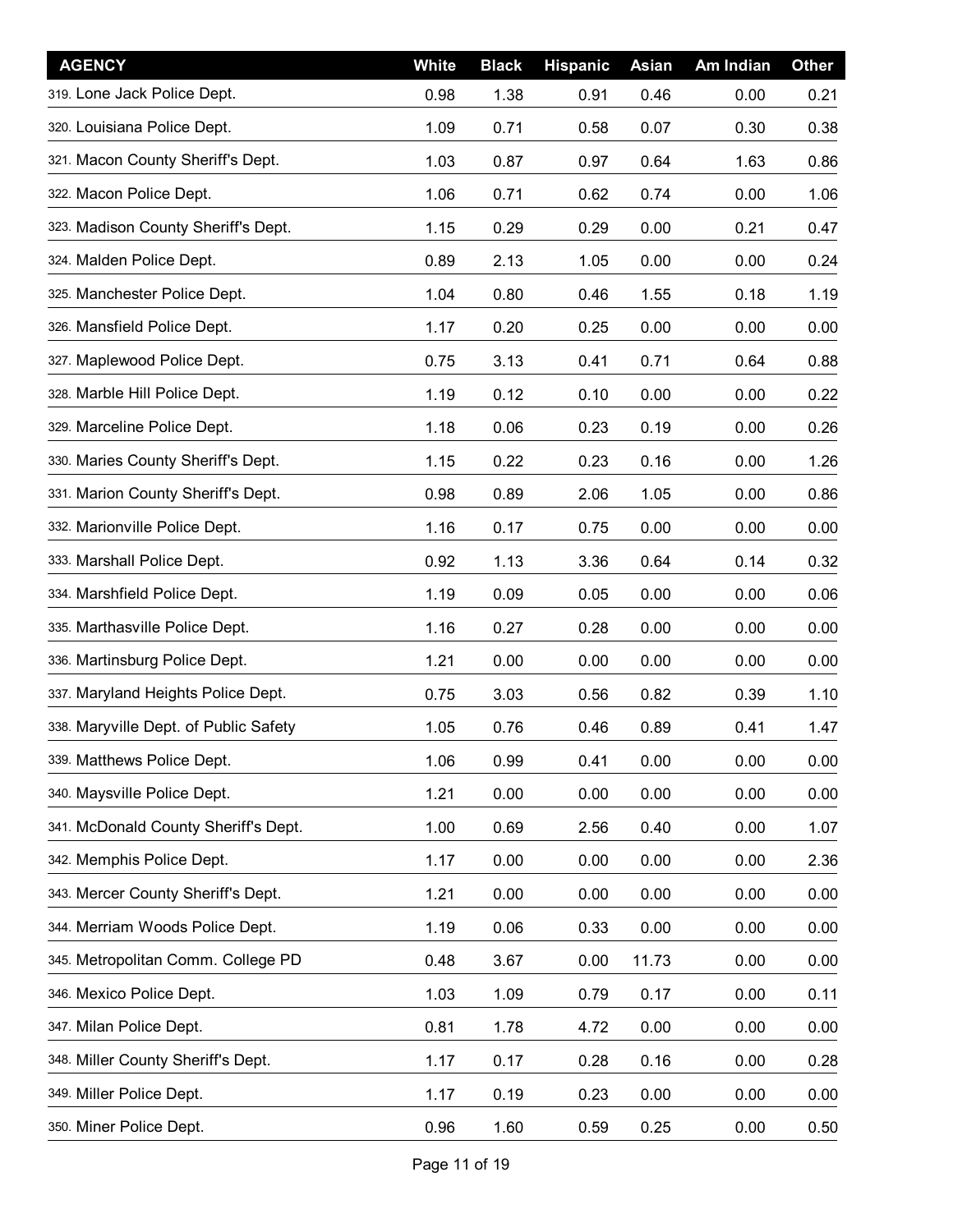| <b>AGENCY</b>                           | White | <b>Black</b> | <b>Hispanic</b> | Asian | Am Indian | <b>Other</b> |
|-----------------------------------------|-------|--------------|-----------------|-------|-----------|--------------|
| 351. Mississippi County Sheriff's Dept. | 1.13  | 0.60         | 0.00            | 0.00  | 0.00      | 0.00         |
| 352. Missouri Capitol Police            | 0.72  | 2.45         | 0.00            | 1.95  | 0.00      | 7.79         |
| 353. Missouri Dept. of Conservation     | 1.15  | 0.27         | 0.41            | 0.29  | 0.00      | 0.19         |
| 354. Missouri DNR-Park Rangers          | 1.14  | 0.32         | 0.34            | 0.32  | 0.09      | 0.78         |
| 355. Missouri Southern State University | 0.74  | 2.79         | 0.00            | 2.55  | 0.00      | 3.39         |
| 356. Missouri State Highway Patrol      | 1.04  | 0.91         | 0.91            | 0.57  | 0.34      | 0.00         |
| 357. Missouri Univ. of Sci. & Tech. PD  | 1.01  | 1.09         | 0.00            | 2.79  | 0.00      | 0.00         |
| 358. Missouri Western State University  | 0.90  | 2.07         | 0.00            | 0.32  | 1.36      | 1.28         |
| 359. Moberly Police Dept.               | 1.09  | 0.83         | 0.07            | 0.16  | 0.13      | 0.06         |
| 360. Moline Acres Police Dept.          | 0.10  | 8.30         | 0.08            | 0.08  | 0.00      | 0.64         |
| 361. Monett Police Dept.                | 1.01  | 0.09         | 4.86            | 0.52  | 0.15      | 0.18         |
| 362. Moniteau County Sheriff's Dept.    | 1.11  | 0.72         | 0.00            | 0.00  | 0.00      | 0.00         |
| 363. Monroe City Police Dept.           | 0.96  | 1.09         | 1.43            | 0.97  | 0.94      | 2.18         |
| 364. Monroe County Sheriff's Dept.      | 1.07  | 0.80         | 0.79            | 0.17  | 0.00      | 0.23         |
| 365. Montgomery City Police Dept.       | 1.13  | 0.51         | 0.19            | 0.00  | 0.69      | 0.00         |
| 366. Montgomery County Sheriff's Dept.  | 1.12  | 0.50         | 0.25            | 0.43  | 0.00      | 0.19         |
| 367. Morehouse Police Dept.             | 0.87  | 2.60         | 0.00            | 0.00  | 0.00      | 0.00         |
| 368. Morgan County Sheriff's Dept.      | 1.16  | 0.17         | 0.29            | 0.17  | 0.00      | 0.45         |
| 369. Moscow Mills Police Dept.          | 1.08  | 0.73         | 0.39            | 0.67  | 0.00      | 0.18         |
| 370. Mound City Police Dept.            | 1.15  | 0.05         | 1.30            | 0.00  | 0.00      | 0.43         |
| 371. Mount Vernon Police Dept.          | 1.17  | 0.10         | 0.56            | 0.07  | 0.00      | 0.23         |
| 372. Mountain Grove Police Dept.        | 1.18  | 0.12         | 0.25            | 0.00  | 0.00      | 0.29         |
| 373. Mountain View Police Dept.         | 1.17  | 0.20         | 0.28            | 0.10  | 0.00      | 0.00         |
| 374. Napoleon Police Dept.              | 1.19  | 0.00         | 0.43            | 0.00  | 0.00      | 0.00         |
| 375. Neosho Police Dept.                | 1.09  | 0.16         | 1.86            | 0.94  | 0.75      | 0.85         |
| 376. Nevada Police Dept.                | 1.17  | 0.13         | 0.41            | 0.10  | 0.21      | 0.27         |
| 377. New Bloomfield Police Dept.        | 1.19  | 0.16         | 0.00            | 0.00  | 0.00      | 0.00         |
| 378. New Florence Police Dept.          | 0.99  | 1.24         | 0.48            | 1.66  | 0.00      | 0.00         |
| 379. New Franklin Police Dept.          | 1.08  | 0.86         | 0.16            | 0.21  | 0.29      | 0.28         |
| 380. New Haven Police Dept.             | 1.17  | 0.15         | 0.40            | 0.11  | 0.00      | 0.14         |
| 381. New London Police Dept.            | 1.12  | 0.51         | 0.00            | 1.10  | 0.00      | 0.00         |
| 382. New Madrid County Sheriff's Dept.  | 0.89  | 2.05         | 1.12            | 0.00  | 2.04      | 0.00         |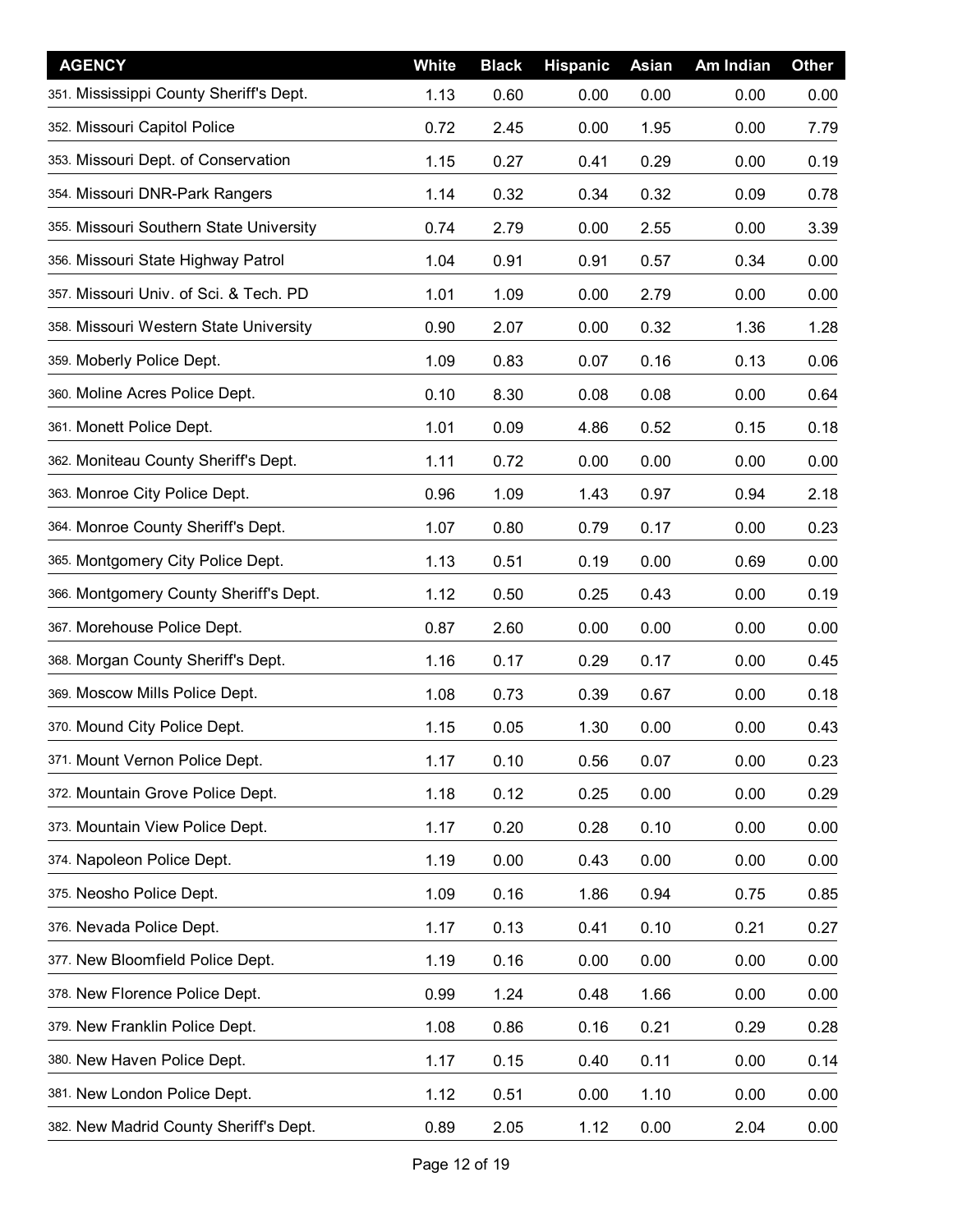| <b>AGENCY</b>                            | White | <b>Black</b> | <b>Hispanic</b> | Asian | Am Indian | <b>Other</b> |
|------------------------------------------|-------|--------------|-----------------|-------|-----------|--------------|
| 383. New Madrid Police Dept.             | 0.77  | 3.25         | 0.12            | 0.00  | 0.00      | 0.27         |
| 384. Newburg Police Dept.                | 1.19  | 0.13         | 0.00            | 0.00  | 0.00      | 0.00         |
| 385. Newton County Sheriff's Dept.       | 1.02  | 0.50         | 2.02            | 1.17  | 2.11      | 0.89         |
| 386. Niangua Police Dept.                | 1.20  | 0.00         | 0.00            | 0.00  | 0.00      | 0.67         |
| 387. Nixa Police Dept.                   | 1.16  | 0.17         | 0.22            | 0.34  | 0.03      | 0.56         |
| 388. Nodaway County Sheriff's Dept.      | 1.13  | 0.33         | 0.60            | 0.35  | 0.00      | 0.61         |
| 389. Noel Police Dept.                   | 0.57  | 1.67         | 8.56            | 1.23  | 0.00      | 5.45         |
| 390. Normandy Police Dept.               | 0.46  | 4.82         | 0.76            | 1.15  | 4.51      | 2.71         |
| 391. North Kansas City Police Dept.      | 0.80  | 2.10         | 2.11            | 1.50  | 0.20      | 1.47         |
| 392. Northmoor Police Dept.              | 0.83  | 1.69         | 2.86            | 2.16  | 0.00      | 0.41         |
| 393. Northwoods Police Dept.             | 0.23  | 6.97         | 0.33            | 0.65  | 1.71      | 1.62         |
| 394. NW MO State University Police Dept. | 0.94  | 1.43         | 0.64            | 1.73  | 0.00      | 1.46         |
| 395. Oak Grove Police Dept.              | 1.13  | 0.40         | 0.54            | 0.10  | 0.00      | 0.35         |
| 396. Oakview Police Dept.                | 0.91  | 1.61         | 1.34            | 0.55  | 0.00      | 1.60         |
| 397. O'Fallon Police Dept.               | 1.03  | 1.08         | 0.37            | 0.54  | 0.26      | 1.03         |
| 398. Old Monroe Police Dept.             | 1.18  | 0.09         | 0.22            | 0.38  | 0.00      | 0.00         |
| 399. Olivette Police Dept.               | 0.62  | 3.75         | 0.50            | 3.10  | 0.47      | 0.82         |
| 400. Oran Police Dept.                   | 1.21  | 0.00         | 0.00            | 0.00  | 0.00      | 0.00         |
| 401. Oregon County Sheriff's Dept.       | 1.14  | 0.29         | 0.00            | 1.41  | 0.00      | 0.00         |
| 402. Oregon Police Dept.                 | 1.13  | 0.61         | 0.00            | 0.00  | 0.00      | 0.00         |
| 403. Oronogo Police Dept.                | 1.13  | 0.22         | 1.32            | 0.24  | 0.00      | 0.00         |
| 404. Orrick Police Dept.                 | 1.12  | 0.33         | 0.93            | 0.27  | 0.00      | 0.35         |
| 405. Osage Beach Police Dept.            | 1.14  | 0.38         | 0.38            | 0.19  | 0.00      | 0.33         |
| 406. Osage County Sheriff's Dept.        | 1.15  | 0.23         | 0.32            | 0.37  | 0.00      | 0.25         |
| 407. Osceola Police Dept.                | 1.09  | 0.51         | 0.71            | 0.62  | 0.32      | 1.02         |
| 408. Otterville Police Dept.             | 1.21  | 0.00         | 0.00            | 0.00  | 0.00      | 0.00         |
| 409. Overland Police Dept.               | 0.58  | 4.16         | 1.24            | 0.84  | 0.32      | 0.92         |
| 410. Owensville Police Dept.             | 1.17  | 0.12         | 0.52            | 0.00  | 0.00      | 0.00         |
| 411. Ozark County Sheriff's Dept.        | 1.21  | 0.00         | 0.00            | 0.00  | 0.00      | 0.00         |
| 412. Ozark Police Dept.                  | 1.15  | 0.23         | 0.75            | 0.22  | 0.10      | 0.05         |
| 413. Pacific Police Dept.                | 1.13  | 0.45         | 0.39            | 0.22  | 0.13      | 0.30         |
| 414. Pagedale Police Dept.               | 0.20  | 7.20         | 0.53            | 1.17  | 0.26      | 0.98         |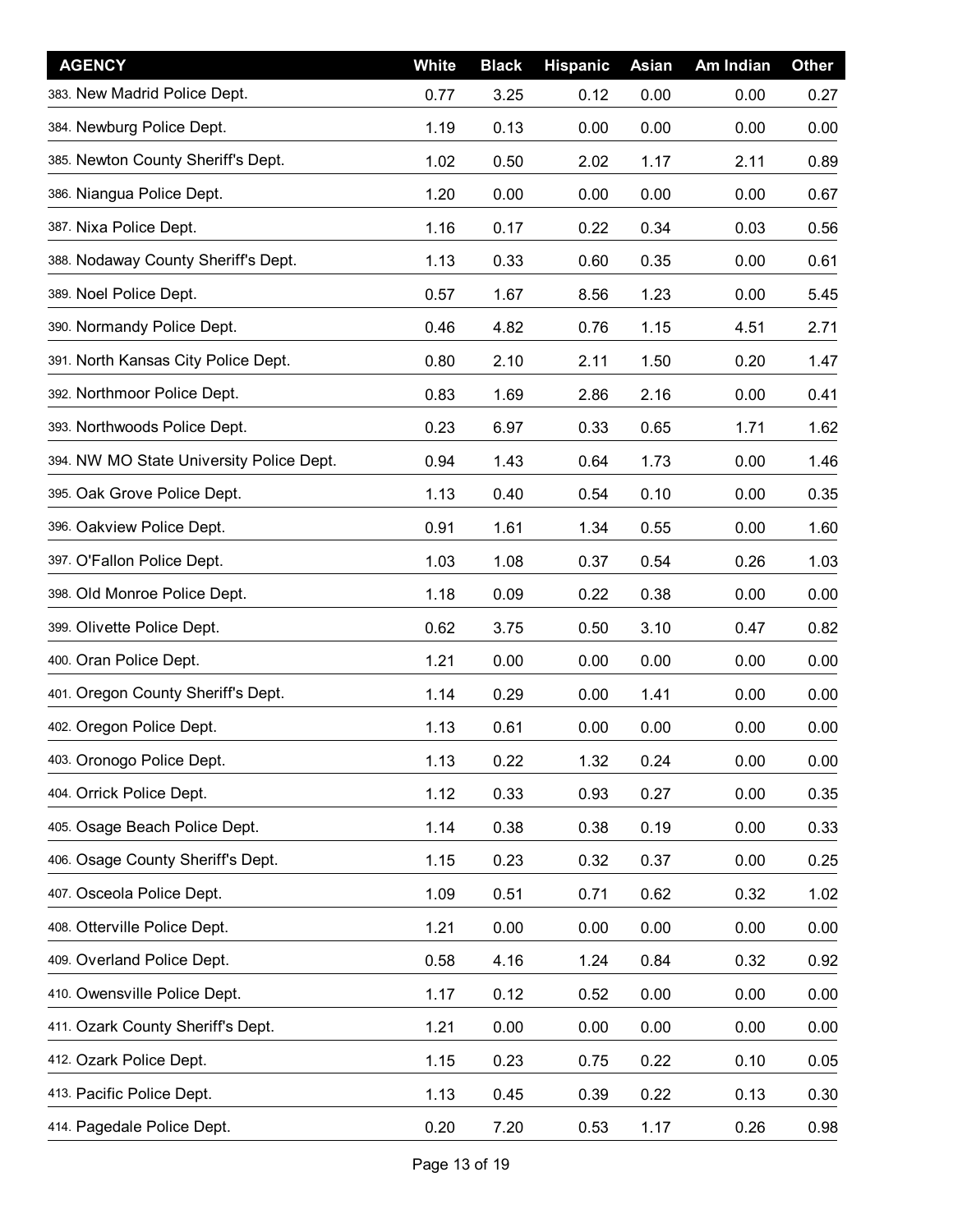| <b>AGENCY</b>                        | White | <b>Black</b> | <b>Hispanic</b> | Asian | Am Indian | <b>Other</b> |
|--------------------------------------|-------|--------------|-----------------|-------|-----------|--------------|
| 415. Palmyra Police Dept.            | 1.05  | 0.79         | 0.77            | 1.08  | 0.00      | 0.37         |
| 416. Park Hills Police Dept.         | 1.17  | 0.25         | 0.00            | 0.04  | 0.19      | 0.00         |
| 417. Parkville Police Dept.          | 1.02  | 0.98         | 1.00            | 0.72  | 0.10      | 0.69         |
| 418. Peculiar Police Dept.           | 1.11  | 0.53         | 0.64            | 0.19  | 0.20      | 0.19         |
| 419. Pemiscot County Sheriff's Dept. | 0.89  | 1.98         | 1.57            | 0.00  | 0.00      | 0.00         |
| 420. Perry County Sheriff's Dept.    | 1.01  | 1.24         | 0.74            | 0.29  | 0.49      | 0.31         |
| 421. Perry Police Dept.              | 1.13  | 0.20         | 0.00            | 1.30  | 0.00      | 1.73         |
| 422. Perryville Police Dept.         | 1.15  | 0.22         | 0.61            | 0.11  | 0.00      | 0.07         |
| 423. Pettis County Sheriff's Dept.   | 1.07  | 0.49         | 1.71            | 0.26  | 0.00      | 0.56         |
| 424. Pevely Police Dept.             | 1.13  | 0.52         | 0.11            | 0.06  | 0.13      | 0.16         |
| 425. Phelps County Sheriff's Dept.   | 1.08  | 0.42         | 1.19            | 1.04  | 0.11      | 0.78         |
| 426. Piedmont Police Dept.           | 1.18  | 0.05         | 0.34            | 0.00  | 0.00      | 0.39         |
| 427. Pierce City Police Dept.        | 1.16  | 0.09         | 0.75            | 0.23  | 0.00      | 0.47         |
| 428. Pike County Sheriff's Dept.     | 1.03  | 0.88         | 0.23            | 0.54  | 0.00      | 2.68         |
| 429. Pilot Grove Police Dept.        | 1.21  | 0.00         | 0.00            | 0.00  | 0.00      | 0.00         |
| 430. Pilot Knob Police Dept.         | 1.18  | 0.12         | 0.15            | 0.25  | 0.00      | 0.34         |
| 431. Pineville Police Dept.          | 0.94  | 0.68         | 2.66            | 1.60  | 4.28      | 1.92         |
| 432. Platte City Police Dept.        | 1.08  | 0.69         | 0.38            | 0.46  | 0.00      | 0.77         |
| 433. Platte County Sheriff's Dept.   | 0.96  | 1.27         | 0.49            | 0.94  | 0.19      | 3.08         |
| 434. Platte Woods Police Dept.       | 0.85  | 1.81         | 1.95            | 2.06  | 0.00      | 0.37         |
| 435. Plattsburg Police Dept.         | 1.11  | 0.51         | 0.48            | 0.18  | 0.00      | 0.48         |
| 436. Pleasant Hill Police Dept.      | 1.18  | 0.12         | 0.26            | 0.08  | 0.00      | 0.22         |
| 437. Pleasant Hope Police Dept.      | 1.19  | 0.07         | 0.13            | 0.00  | 0.00      | 0.00         |
| 438. Pleasant Valley Police Dept.    | 0.98  | 1.33         | 1.06            | 0.18  | 0.17      | 0.68         |
| 439. Polk County Sheriff's Dept.     | 1.16  | 0.27         | 0.33            | 0.20  | 0.05      | 0.12         |
| 440. Polo Police Dept.               | 1.18  | 0.10         | 0.38            | 0.00  | 0.00      | 0.00         |
| 441. Poplar Bluff Police Dept.       | 1.01  | 1.32         | 0.42            | 0.09  | 0.53      | 0.54         |
| 442. Portageville Police Dept.       | 0.90  | 2.24         | 0.24            | 0.00  | 0.00      | 0.28         |
| 443. Potosi Police Dept.             | 1.20  | 0.05         | 0.07            | 0.12  | 0.17      | 0.00         |
| 444. Prairie Home Police Dept.       | 1.21  | 0.00         | 0.00            | 0.00  | 0.00      | 0.00         |
| 445. Pulaski County Sheriff's Dept.  | 0.98  | 0.89         | 1.62            | 1.18  | 0.00      | 2.00         |
| 446. Purdy Police Dept.              | 0.94  | 0.04         | 7.33            | 0.27  | 0.00      | 0.00         |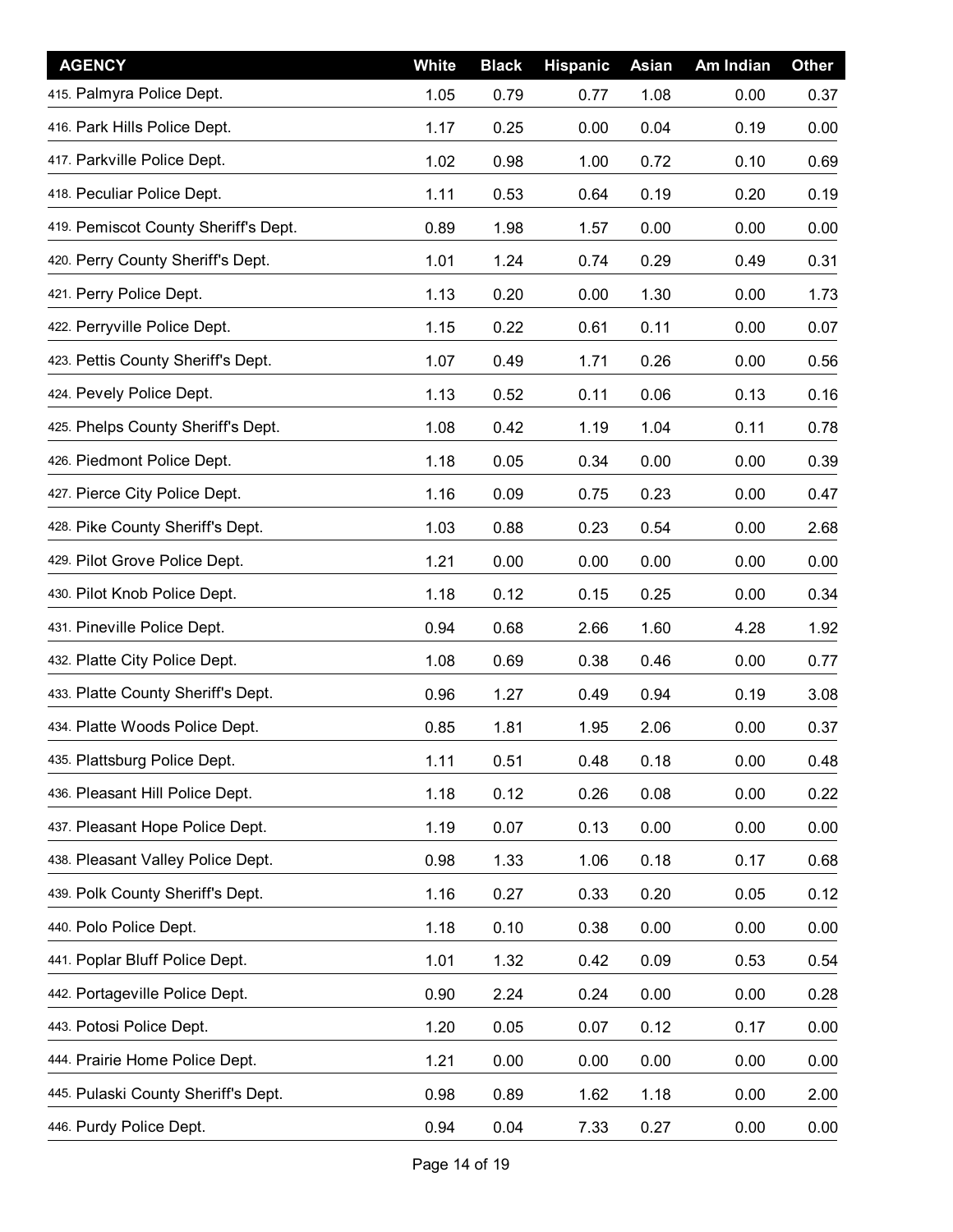| <b>AGENCY</b>                         | White | <b>Black</b> | <b>Hispanic</b> | Asian | Am Indian | <b>Other</b> |
|---------------------------------------|-------|--------------|-----------------|-------|-----------|--------------|
| 447. Putnam County Sheriff's Dept.    | 1.21  | 0.00         | 0.00            | 0.00  | 0.00      | 0.00         |
| 448. Puxico Police Dept.              | 1.21  | 0.00         | 0.00            | 0.00  | 0.00      | 0.00         |
| 449. Queen City Police Dept.          | 1.05  | 0.76         | 1.20            | 0.69  | 0.58      | 0.18         |
| 450. Qulin Police Dept.               | 1.05  | 0.89         | 1.17            | 0.00  | 0.00      | 0.00         |
| 451. Ralls County Sheriff's Dept.     | 1.11  | 0.54         | 0.51            | 0.20  | 0.00      | 0.36         |
| 452. Randolph County Sheriff's Dept.  | 1.08  | 0.85         | 0.00            | 0.00  | 0.00      | 0.94         |
| 453. Ray County Sheriff's Dept.       | 1.15  | 0.21         | 0.56            | 0.48  | 0.51      | 0.16         |
| 454. Raymore Police Dept.             | 1.01  | 1.11         | 0.66            | 0.39  | 0.00      | 1.00         |
| 455. Raytown Police Dept.             | 0.54  | 4.66         | 0.94            | 0.29  | 0.21      | 0.62         |
| 456. Reeds Spring Police Dept.        | 1.18  | 0.07         | 0.45            | 0.14  | 0.00      | 0.09         |
| 457. Republic Police Dept.            | 1.13  | 0.24         | 0.90            | 0.38  | 0.17      | 0.14         |
| 458. Reynolds County Sheriff's Dept.  | 1.14  | 0.25         | 0.94            | 0.00  | 0.00      | 0.00         |
| 459. Rich Hill Police Dept.           | 1.18  | 0.19         | 0.23            | 0.00  | 0.00      | 0.00         |
| 460. Richland Police Dept.            | 1.16  | 0.20         | 0.44            | 0.25  | 0.00      | 0.17         |
| 461. Richmond Heights Police Dept.    | 0.92  | 1.83         | 0.28            | 0.82  | 0.27      | 1.51         |
| 462. Richmond Police Dept.            | 1.12  | 0.44         | 0.57            | 0.20  | 0.43      | 0.14         |
| 463. Ripley County Sheriff's Dept.    | 1.21  | 0.00         | 0.00            | 0.00  | 0.00      | 0.00         |
| 464. Risco Police Dept.               | 1.07  | 0.00         | 3.78            | 0.00  | 0.00      | 0.00         |
| 465. Riverside Dept. of Public Safety | 0.74  | 2.71         | 1.93            | 1.42  | 0.25      | 1.03         |
| 466. Riverview Police Dept.           | 0.10  | 8.33         | 0.16            | 0.00  | 0.00      | 0.36         |
| 467. Rock Hill Police Dept.           | 0.95  | 1.59         | 0.43            | 0.99  | 1.33      | 0.68         |
| 468. Rock Port Police Dept.           | 1.11  | 0.46         | 0.89            | 0.31  | 0.00      | 0.00         |
| 469. Rockaway Beach Police Dept.      | 1.14  | 0.28         | 0.52            | 0.00  | 0.00      | 0.60         |
| 470. Rogersville Police Dept.         | 1.17  | 0.15         | 0.36            | 0.18  | 0.00      | 0.24         |
| 471. Rolla Police Dept.               | 1.07  | 0.58         | 0.44            | 2.10  | 0.04      | 0.00         |
| 472. Rosebud Police Dept.             | 1.16  | 0.16         | 0.60            | 0.00  | 0.00      | 0.68         |
| 473. Salem Police Dept.               | 1.17  | 0.25         | 0.17            | 0.00  | 0.00      | 0.00         |
| 474. Saline County Sheriff's Dept.    | 1.04  | 0.63         | 1.81            | 0.49  | 0.41      | 0.91         |
| 475. Salisbury Police Dept.           | 1.14  | 0.46         | 0.00            | 0.00  | 0.00      | 0.56         |
| 476. Sarcoxie Police Dept.            | 1.13  | 0.21         | 1.15            | 0.66  | 0.00      | 0.00         |
| 477. Savannah Police Dept.            | 1.16  | 0.15         | 0.50            | 0.34  | 0.00      | 0.11         |
| 478. Schuyler County Sheriff's Dept.  | 1.12  | 0.32         | 0.59            | 0.77  | 0.00      | 0.68         |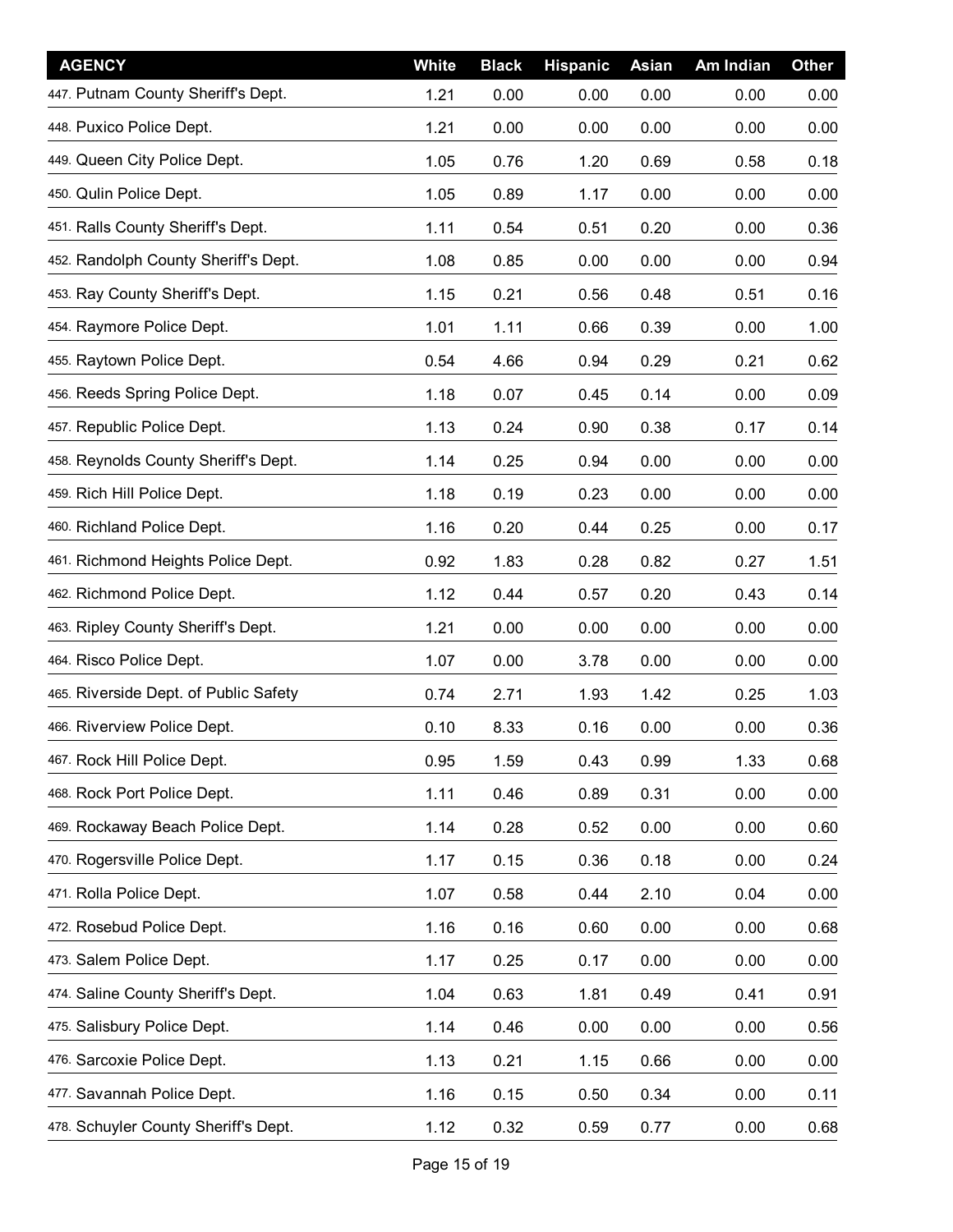| <b>AGENCY</b>                           | White | <b>Black</b> | <b>Hispanic</b> | Asian | Am Indian | <b>Other</b> |
|-----------------------------------------|-------|--------------|-----------------|-------|-----------|--------------|
| 479. Scotland County Sheriff's Dept.    | 1.13  | 0.37         | 0.69            | 0.00  | 0.00      | 0.00         |
| 480. Scott City Police Dept.            | 1.04  | 1.19         | 0.19            | 0.13  | 0.00      | 0.27         |
| 481. Scott County Sheriff's Dept.       | 1.04  | 1.13         | 0.44            | 0.03  | 0.00      | 0.18         |
| 482. SE MO State Univ. - DPS            | 0.88  | 1.89         | 0.00            | 3.13  | 0.00      | 1.19         |
| 483. Sedalia Police Dept.               | 1.03  | 0.78         | 1.83            | 0.10  | 0.09      | 0.37         |
| 484. Seligman Police Dept.              | 1.13  | 0.10         | 1.52            | 0.08  | 0.97      | 0.21         |
| 485. Senath Police Dept.                | 0.86  | 0.09         | 9.47            | 0.00  | 0.00      | 0.00         |
| 486. Seneca Police Dept.                | 1.13  | 0.14         | 0.95            | 0.49  | 1.12      | 0.47         |
| 487. Seymour Police Dept.               | 1.17  | 0.15         | 0.44            | 0.00  | 0.80      | 0.00         |
| 488. Shannon County Sheriff's Dept.     | 1.21  | 0.00         | 0.00            | 0.00  | 0.00      | 0.00         |
| 489. Shelbina Police Dept.              | 0.97  | 1.06         | 0.99            | 1.42  | 0.60      | 2.26         |
| 490. Shelby County Sheriff's Dept.      | 1.11  | 0.34         | 0.75            | 0.86  | 1.81      | 0.00         |
| 491. Shrewsbury Police Dept.            | 0.88  | 2.20         | 0.38            | 0.57  | 0.62      | 0.47         |
| 492. Sikeston Police Dept.              | 0.63  | 4.24         | 0.26            | 0.34  | 0.54      | 0.37         |
| 493. Silex Police Dept.                 | 1.20  | 0.03         | 0.00            | 0.00  | 0.00      | 0.00         |
| 494. Slater Police Dept.                | 1.06  | 0.68         | 1.68            | 0.00  | 0.00      | 0.00         |
| 495. Smithton Police Dept.              | 1.21  | 0.00         | 0.00            | 0.00  | 0.00      | 0.00         |
| 496. Smithville Police Dept.            | 1.14  | 0.27         | 0.74            | 0.44  | 0.21      | 0.03         |
| 497. Southwest City Police Dept.        | 0.25  | 0.17         | 9.39            | 0.56  | 2.35      | 37.10        |
| 498. Sparta Police Dept.                | 1.18  | 0.07         | 0.58            | 0.00  | 0.00      | 0.00         |
| 499. Springfield Police Dept.           | 1.04  | 0.91         | 0.73            | 0.76  | 0.25      | 0.42         |
| 500. Springfield-Branson Ntl Airport PD | 0.84  | 0.24         | 2.62            | 6.01  | 0.00      | 7.99         |
| 501. Springfield-Greene Co. Pk Rangers  | 1.21  | 0.00         | 0.00            | 0.00  | 0.00      | 0.00         |
| 502. St. Ann Police Dept.               | 0.57  | 4.44         | 0.67            | 0.78  | 0.94      | 0.90         |
| 503. St. Charles City Parks & Rec Dept. | 1.14  | 0.48         | 0.00            | 0.00  | 0.00      | 0.00         |
| 504. St. Charles Co. Parks & Rec.       | 1.14  | 0.15         | 0.55            | 0.95  | 0.00      | 0.63         |
| 505. St. Charles Comm. College PD       | 0.86  | 1.31         | 4.86            | 0.00  | 0.00      | 0.00         |
| 506. St. Charles County Police Dept.    | 1.03  | 1.07         | 0.45            | 0.52  | 0.29      | 0.76         |
| 507. St. Charles County Sheriff's Dept. | 1.01  | 1.11         | 0.75            | 0.64  | 2.71      | 0.00         |
| 508. St. Charles Police Dept.           | 0.94  | 1.71         | 0.69            | 0.50  | 0.67      | 0.42         |
| 509. St. Clair County Sheriff's Dept.   | 1.12  | 0.40         | 0.56            | 0.30  | 0.00      | 0.52         |
| 510. St. Clair Police Dept.             | 1.15  | 0.31         | 0.18            | 0.30  | 0.00      | 0.17         |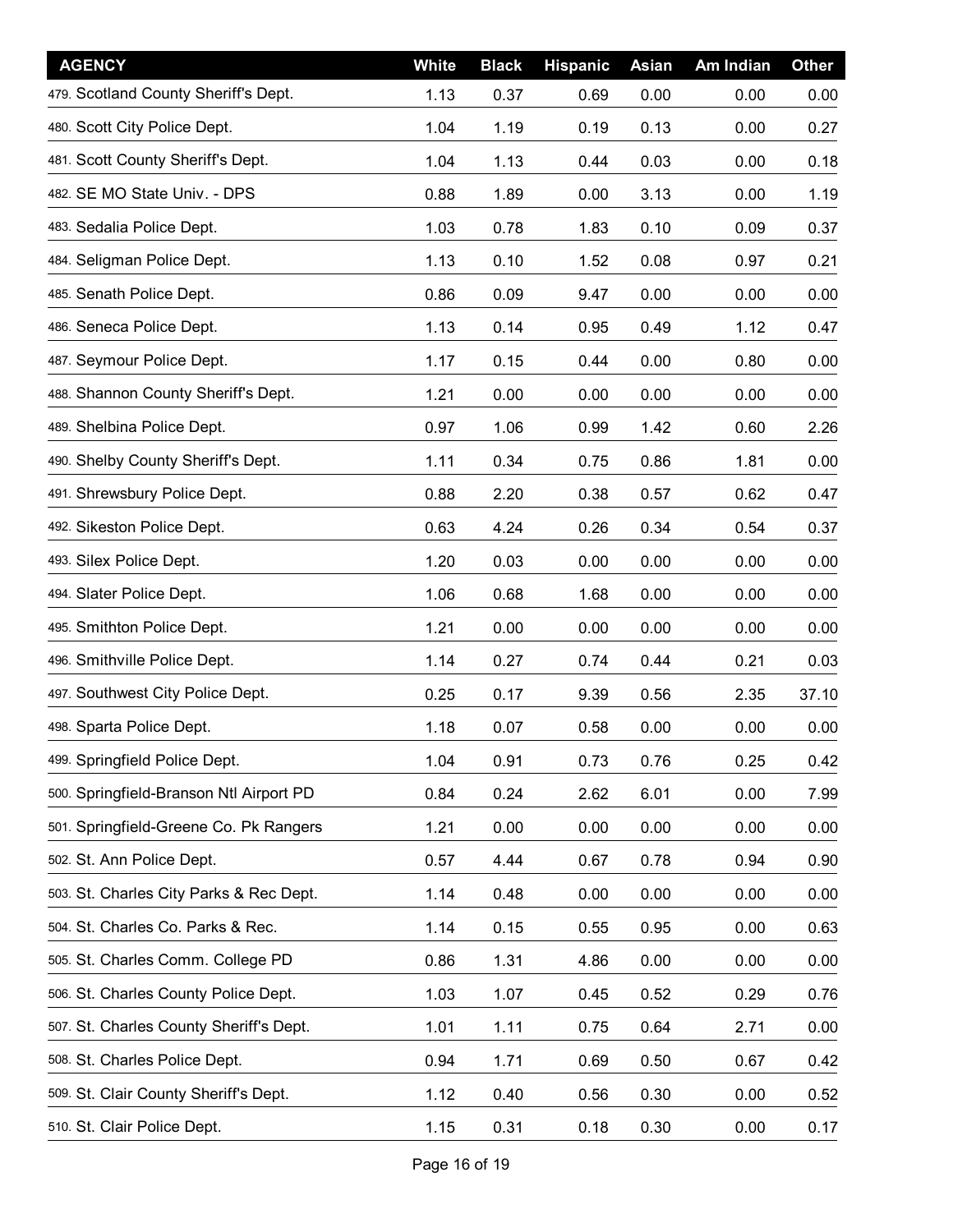| <b>AGENCY</b>                            | White | <b>Black</b> | <b>Hispanic</b> | Asian | Am Indian | <b>Other</b> |
|------------------------------------------|-------|--------------|-----------------|-------|-----------|--------------|
| 511. St. Francois County Sheriff's Dept. | 1.16  | 0.11         | 0.84            | 0.36  | 0.00      | 0.00         |
| 512. St. James Police Dept.              | 1.19  | 0.07         | 0.13            | 0.16  | 0.00      | 0.04         |
| 513. St. John Police Dept.               | 0.51  | 4.86         | 1.08            | 0.44  | 0.17      | 0.58         |
| 514. St. Joseph Police Dept.             | 1.01  | 1.06         | 1.24            | 0.36  | 0.19      | 0.49         |
| 515. St. Louis City Police Dept.         | 0.41  | 5.73         | 0.48            | 0.50  | 0.10      | 0.74         |
| 516. St. Louis County Park Rangers       | 1.21  | 0.00         | 0.00            | 0.00  | 0.00      | 0.00         |
| 517. St. Louis County Police Dept.       | 0.69  | 3.67         | 0.40            | 0.57  | 0.23      | 0.63         |
| 518. St. Mary Police Dept.               | 1.14  | 0.49         | 0.00            | 0.00  | 0.00      | 0.00         |
| 519. St. Peters Police Dept.             | 1.00  | 1.26         | 0.42            | 0.41  | 0.09      | 0.83         |
| 520. Ste. Genevieve Co. Sheriff's Dept.  | 1.02  | 1.13         | 0.50            | 0.25  | 0.31      | 1.11         |
| 521. Ste. Genevieve Police Dept.         | 1.16  | 0.26         | 0.25            | 0.06  | 0.00      | 0.57         |
| 522. Steele Police Dept.                 | 0.82  | 2.89         | 0.35            | 0.00  | 0.00      | 0.00         |
| 523. Steelville Police Dept.             | 1.18  | 0.11         | 0.24            | 0.00  | 0.00      | 0.27         |
| 524. Stoddard County Sheriff's Dept.     | 1.13  | 0.51         | 0.26            | 0.07  | 0.00      | 0.10         |
| 525. Stone County Sheriff's Dept.        | 1.17  | 0.18         | 0.37            | 0.16  | 0.68      | 0.00         |
| 526. Stover Police Dept.                 | 1.18  | 0.03         | 0.45            | 0.19  | 0.00      | 0.26         |
| 527. Strafford Police Dept.              | 1.14  | 0.29         | 0.36            | 0.47  | 0.00      | 0.41         |
| 528. Strasburg Police Dept.              | 1.19  | 0.13         | 0.00            | 0.00  | 0.00      | 0.00         |
| 529. Sturgeon Police Dept.               | 1.16  | 0.15         | 0.14            | 0.49  | 0.00      | 0.65         |
| 530. Sugar Creek Police Dept.            | 0.95  | 1.32         | 1.98            | 0.17  | 1.27      | 0.34         |
| 531. Sullivan County Sheriff's Dept.     | 1.06  | 0.29         | 3.19            | 0.00  | 0.00      | 0.00         |
| 532. Sullivan Police Dept.               | 1.14  | 0.21         | 0.76            | 0.22  | 0.46      | 0.36         |
| 533. Summersville Police Dept.           | 1.16  | 0.08         | 0.00            | 0.53  | 0.00      | 1.40         |
| 534. Sunset Hills Police Dept.           | 1.03  | 1.09         | 0.29            | 0.74  | 0.36      | 0.23         |
| 535. Sweet Springs Police Dept.          | 1.10  | 0.51         | 0.79            | 0.55  | 0.00      | 0.00         |
| 536. Sycamore Hills Police Dept.         | 0.56  | 4.68         | 0.23            | 0.40  | 0.00      | 1.06         |
| 537. Taney County Sheriff's Dept.        | 1.14  | 0.26         | 0.87            | 0.11  | 0.00      | 0.10         |
| 538. Tarkio Police Dept.                 | 1.17  | 0.15         | 0.38            | 0.00  | 0.56      | 0.18         |
| 539. Terre Du Lac Police Dept.           | 1.18  | 0.19         | 0.09            | 0.05  | 0.00      | 0.00         |
| 540. Texas County Sheriff's Dept.        | 1.16  | 0.00         | 0.00            | 2.35  | 0.00      | 0.00         |
| 541. Thayer Police Dept.                 | 1.13  | 0.50         | 0.38            | 0.05  | 0.00      | 0.13         |
| 542. Tipton Police Dept.                 | 1.14  | 0.31         | 0.58            | 0.50  | 0.00      | 0.00         |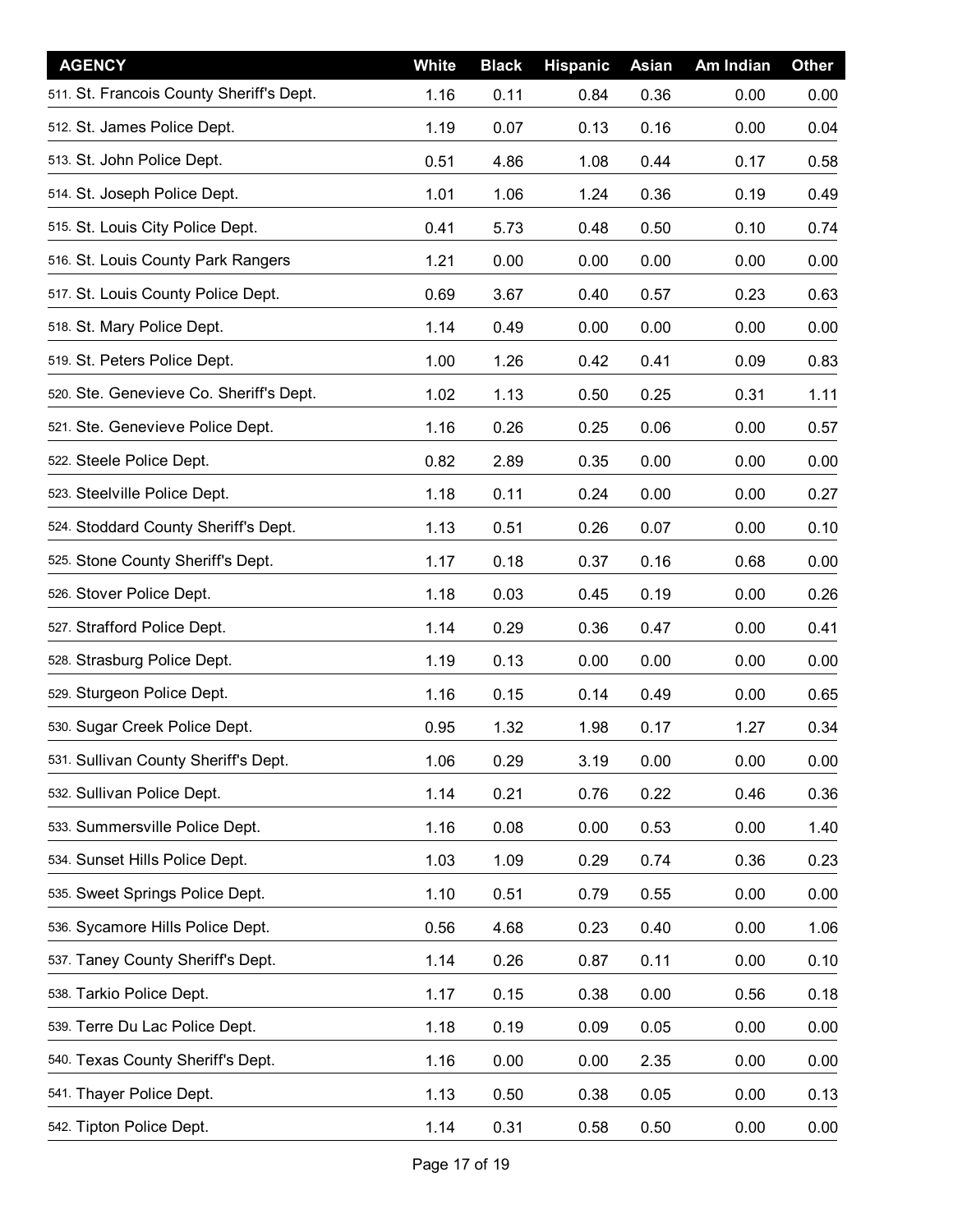| <b>AGENCY</b>                         | White | <b>Black</b> | <b>Hispanic</b> | <b>Asian</b> | Am Indian | <b>Other</b> |
|---------------------------------------|-------|--------------|-----------------|--------------|-----------|--------------|
| 543. Town and Country Police Dept.    | 0.97  | 1.50         | 0.32            | 1.10         | 0.13      | 0.16         |
| 544. Tracy Police Dept.               | 1.03  | 1.13         | 0.37            | 0.95         | 0.00      | 0.00         |
| 545. Trenton Police Dept.             | 1.17  | 0.21         | 0.23            | 0.24         | 0.00      | 0.10         |
| 546. Troy Police Dept.                | 1.09  | 0.68         | 0.52            | 0.09         | 0.98      | 0.18         |
| 547. Truesdale Police Dept.           | 1.10  | 0.59         | 0.65            | 0.20         | 0.43      | 0.14         |
| 548. Truman State Univ. - Dept. of PS | 1.06  | 0.50         | 0.72            | 2.72         | 0.00      | 0.00         |
| 549. UCM - Dept. of Public Safety     | 0.84  | 1.92         | 0.84            | 0.56         | 2.72      | 3.86         |
| 550. Union Pac Rail Police-KC/STL     | 0.91  | 2.04         | 0.76            | 0.00         | 0.00      | 0.00         |
| 551. Union Police Dept.               | 1.17  | 0.21         | 0.21            | 0.10         | 0.09      | 0.07         |
| 552. Unionville Police Dept.          | 1.21  | 0.00         | 0.00            | 0.00         | 0.00      | 0.00         |
| 553. Univ. of Missouri-Columbia PD    | 0.85  | 1.34         | 0.09            | 2.99         | 0.00      | 7.50         |
| 554. Univ. of Missouri-KC PD          | 0.66  | 3.27         | 1.13            | 1.88         | 0.32      | 2.60         |
| 555. Univ. of Missouri-St. Louis PD   | 0.53  | 4.01         | 0.00            | 5.50         | 0.00      | 2.43         |
| 556. University City Police Dept.     | 0.39  | 5.31         | 0.49            | 3.09         | 1.45      | 1.64         |
| 557. Urbana Police Dept.              | 1.18  | 0.10         | 0.44            | 0.00         | 0.00      | 0.20         |
| 558. Van Buren Police Dept.           | 1.11  | 0.36         | 0.81            | 0.36         | 1.52      | 0.55         |
| 559. Vandalia Police Dept.            | 1.02  | 0.98         | 0.80            | 1.27         | 0.45      | 0.14         |
| 560. Velda City Police Dept.          | 0.13  | 8.04         | 0.00            | 0.53         | 0.00      | 0.71         |
| 561. Vernon County Sheriff's Dept.    | 1.15  | 0.27         | 0.49            | 0.16         | 0.00      | 0.17         |
| 562. Verona Police Dept.              | 1.00  | 0.00         | 5.72            | 0.28         | 0.00      | 0.00         |
| 563. Versailles Police Dept.          | 1.16  | 0.15         | 0.50            | 0.24         | 0.00      | 0.49         |
| 564. Viburnum Police Dept.            | 1.21  | 0.00         | 0.00            | 0.00         | 0.00      | 0.00         |
| 565. Vienna Police Dept.              | 1.05  | 0.68         | 0.64            | 1.23         | 0.82      | 1.38         |
| 566. Vinita Park Police Dept.         | 0.18  | 7.42         | 0.41            | 0.66         | 1.23      | 0.84         |
| 567. Walnut Grove Police Dept.        | 1.17  | 0.10         | 0.66            | 0.00         | 0.00      | 0.22         |
| 568. Wardell Police Dept.             | 0.77  | 2.86         | 1.62            | 0.00         | 0.00      | 0.00         |
| 569. Warren County Sheriff's Dept.    | 1.14  | 0.38         | 0.34            | 0.21         | 0.11      | 0.32         |
| 570. Warrensburg Police Dept.         | 0.96  | 1.41         | 0.52            | 0.45         | 0.16      | 2.22         |
| 571. Warrenton Police Dept.           | 1.10  | 0.53         | 0.71            | 0.24         | 0.10      | 0.48         |
| 572. Warsaw Police Dept.              | 1.16  | 0.19         | 0.69            | 0.00         | 0.00      | 0.00         |
| 573. Warson Woods Police Dept.        | 1.13  | 0.40         | 0.23            | 0.20         | 0.00      | 0.79         |
| 574. Washburn Police Dept.            | 1.21  | 0.00         | 0.00            | 0.00         | 0.00      | 0.00         |